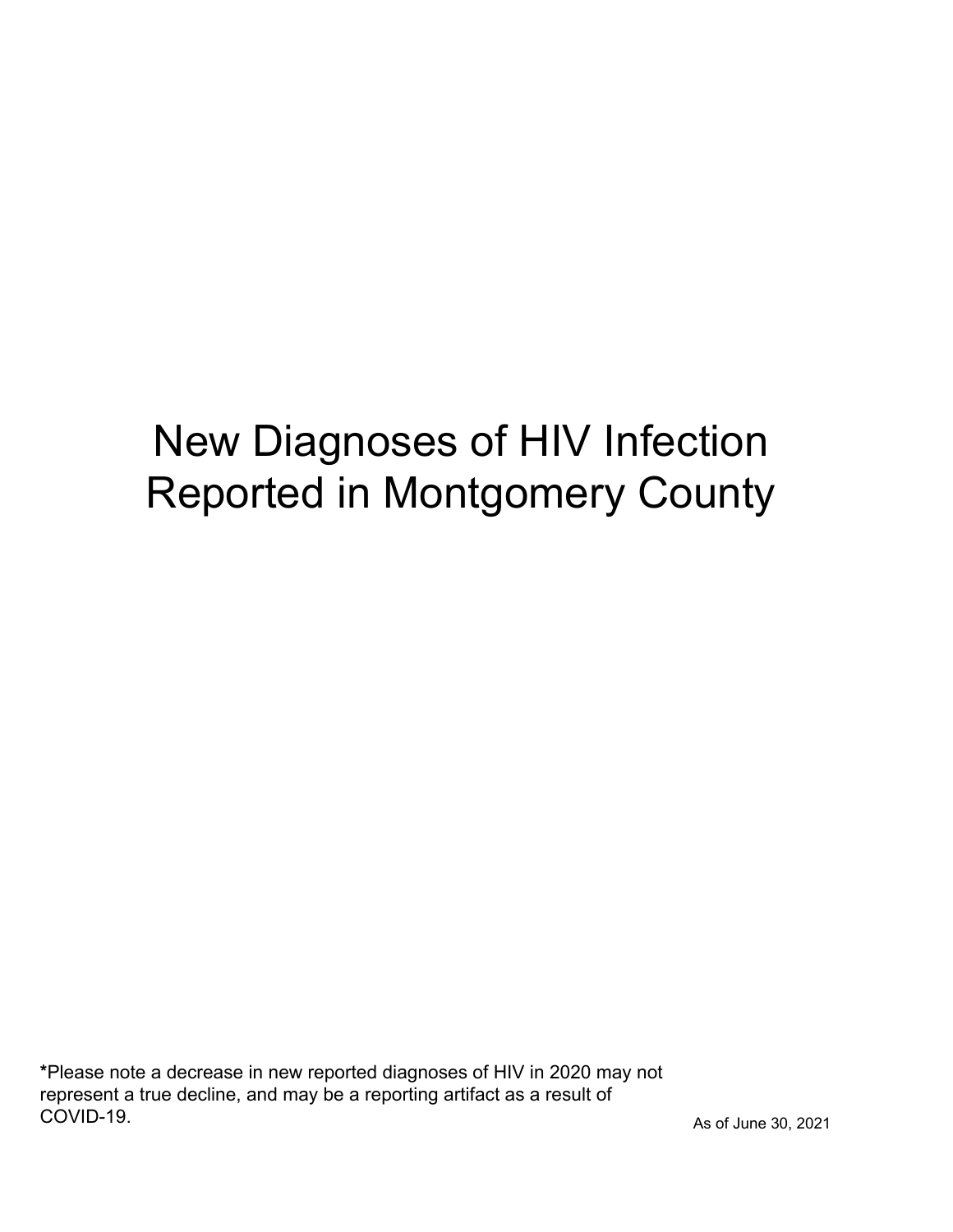#### **Reported new diagnoses of HIV infection in 2020 by disease status and selected characteristics, Montgomery County**

|                                              |                   | 2020 diagnosis of HIV |       |                          |                          |                          | <b>Disease Status</b> |                |             |  |
|----------------------------------------------|-------------------|-----------------------|-------|--------------------------|--------------------------|--------------------------|-----------------------|----------------|-------------|--|
|                                              |                   | infection             |       |                          | <b>HIV (not AIDS)</b>    |                          | HIV & later AIDS      |                | <b>AIDS</b> |  |
| Characteristic                               | Rate <sup>a</sup> | No.                   | $\%$  | No.                      | $\%$                     | No.                      | $\%$                  | No.            | $\%$        |  |
| Sex at birth                                 |                   |                       |       |                          |                          |                          |                       |                |             |  |
| Males                                        | 11.7              | 30                    | 86%   | 22                       | 88%                      | 4                        | 80%                   | 4              | 80%         |  |
| Females                                      | 1.8               | $\,$ 5 $\,$           | 14%   | 3                        | 12%                      | 1                        | 20%                   | 1              | 20%         |  |
| Age at diagnosis (yr)                        |                   |                       |       |                          |                          |                          |                       |                |             |  |
| ~13                                          | $\star$           |                       |       |                          |                          |                          |                       |                |             |  |
| $13 - 14$                                    | $\star$           |                       |       |                          |                          |                          |                       |                |             |  |
| 15-19                                        | $\star$           | 1                     | 3%    | 1                        | 4%                       |                          |                       |                |             |  |
| 20-24                                        | 22.8              | 8                     | 23%   | 6                        | 24%                      | 1                        | 20%                   | 1              | 20%         |  |
| 25-29                                        | 21.0              | 8                     | 23%   | 6                        | 24%                      | $\mathbf{1}$             | 20%                   | $\mathbf{1}$   | 20%         |  |
| 30-34                                        | 19.5              | 7                     | 20%   | 6                        | 24%                      | $\overline{\phantom{a}}$ |                       | 1              | 20%         |  |
| 35-39                                        | $\star$           | 3                     | 9%    | $\overline{\phantom{a}}$ |                          | 2                        | 40%                   | 1              | 20%         |  |
| 40-44                                        | $\star$           | 2                     | 6%    | 2                        | 8%                       | $\blacksquare$           |                       |                |             |  |
| 45-49                                        | $\star$           | 3                     | 9%    | 2                        | 8%                       | $\mathbf{1}$             | 20%                   |                |             |  |
| 50-54                                        | $\star$           | $\mathbf{1}$          | 3%    | $\overline{a}$           | $\overline{\phantom{a}}$ |                          |                       | 1              | 20%         |  |
| 55-64                                        | $\star$           | 2                     | 6%    | 2                        | $8\%$                    |                          |                       |                |             |  |
| $65+$                                        | $\star$           |                       |       | ٠                        |                          |                          |                       |                |             |  |
| Race/Ethnicity <sup>b</sup>                  |                   |                       |       |                          |                          |                          |                       |                |             |  |
| American Indian/Alaska Native                | $^{\ast}$         |                       |       |                          |                          |                          |                       |                |             |  |
| Asian/Pacific Islander                       | $\star$           |                       |       |                          |                          |                          |                       |                |             |  |
| Black/African-American                       | 16.7              | 19                    | 54%   | 16                       | 64%                      | 1                        | 20%                   | 2              | 40%         |  |
| Hispanic/Latinx                              | $\star$           | 3                     | 9%    | 3                        | 12%                      | $\blacksquare$           |                       | $\blacksquare$ |             |  |
| White                                        | 3.2               | 12                    | 34%   | 5                        | 20%                      | 4                        | 80%                   | 3              | 60%         |  |
| Multi-Race                                   | $\star$           | $\mathbf{1}$          | 3%    | 1                        | 4%                       |                          |                       |                |             |  |
| Race/Ethnicity <sup>b</sup> and Sex at birth |                   |                       |       |                          |                          |                          |                       |                |             |  |
| American Indian/Alaska Native Males          | $\star$           |                       |       |                          |                          |                          |                       |                |             |  |
| American Indian/Alaska Native Females        | $^\star$          |                       |       |                          |                          |                          |                       |                |             |  |
| Asian/Pacific Islander Males                 | ×                 |                       |       |                          |                          |                          |                       |                |             |  |
| Asian/Pacific Islander Females               | $\star$           |                       |       | ٠                        |                          |                          |                       |                |             |  |
| <b>Black/African-American Males</b>          | 32.3              | 17                    | 49%   | 14                       | 56%                      | $\mathbf{1}$             | 20%                   | 2              | 40%         |  |
| Black/African-American Females               | $\star$           | $\overline{2}$        | 6%    | 2                        | 8%                       |                          |                       | $\overline{a}$ |             |  |
| Hispanic/Latino Males                        | $\star$           | 3                     | $9\%$ | 3                        | 12%                      |                          |                       |                |             |  |
| Hispanic/Latina Females                      | $\star$           |                       |       |                          |                          |                          |                       |                |             |  |
| <b>White Males</b>                           | 5.0               | 9                     | 26%   | 4                        | 16%                      | 3                        | 60%                   | 2              | 40%         |  |
| <b>White Females</b>                         | $\star$           | 3                     | $9\%$ | 1                        | 4%                       | 1                        | 20%                   | 1              | 20%         |  |
| Multi-Race Males                             | $\star$           | 1                     | $3\%$ | 1                        | 4%                       |                          |                       |                |             |  |
| Multi-Race Females                           | $\star$           |                       |       |                          |                          |                          |                       |                |             |  |
| <b>Total</b>                                 | $6.6\,$           | 35                    |       | 25                       |                          | 5                        |                       | 5              |             |  |

Notes:

Reported new diagnoses of HIV infection include persons with a diagnosis of HIV (not AIDS), a diagnosis of HIV and an AIDS diagnosis within 12 months (HIV & later AIDS), and concurrent diagnoses of HIV and AIDS (AIDS) who were residents of Ohio at time of initial diagnosis.

Asterisk (\*) indicates rate not calculated for case count <5 due to unstable rates. Dash (-) indicates no cases were reported for the given category.

<sup>a</sup>The rate is the number of persons with a reported diagnosis of HIV infection per 100,000 population calculated using 2020 U.S. Census estimates.

ᵇ Hispanics/Latinx may be of any race. Persons with a race of American Indian/Alaska Native, Asian/Pacific Islander, Black/African-American, White, or Multi-Race are not-Hispanic. Asian/Pacific Islander includes Native Hawaiians.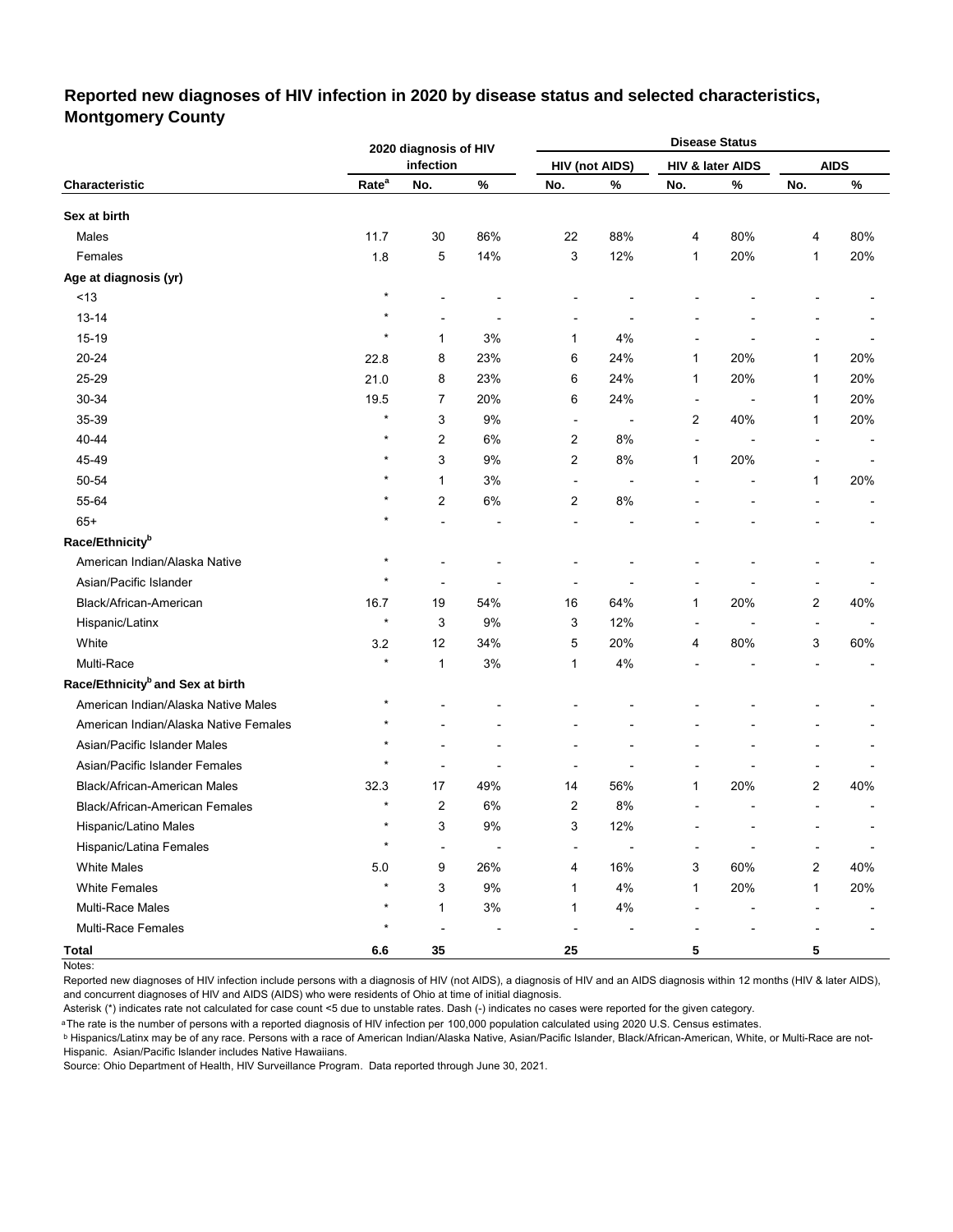#### **Reported new diagnoses of HIV infection in 2020 by disease status and transmission category, Montgomery County**

|                                          |                          | 2020 diagnosis of    | <b>Disease Status</b>    |                       |                          |                          |                          |             |
|------------------------------------------|--------------------------|----------------------|--------------------------|-----------------------|--------------------------|--------------------------|--------------------------|-------------|
|                                          |                          | <b>HIV infection</b> |                          | <b>HIV (not AIDS)</b> |                          | HIV & later AIDS         |                          | <b>AIDS</b> |
| <b>Transmission Category<sup>a</sup></b> | No.                      | %                    | No.                      | %                     | No.                      | %                        | No.                      | %           |
| Male adult or adolescent                 |                          |                      |                          |                       |                          |                          |                          |             |
| Male-to-male sexual contact              | 18                       | 60%                  | 14                       | 64%                   | 3                        | 75%                      | 1                        | 25%         |
| Injection drug use (IDU)                 | $\overline{\phantom{a}}$ |                      | $\overline{\phantom{0}}$ |                       | $\overline{\phantom{a}}$ | $\overline{\phantom{0}}$ |                          |             |
| Male-to-male sexual contact and IDU      | $\overline{2}$           | 7%                   | 2                        | 9%                    | $\overline{a}$           | $\blacksquare$           | $\overline{\phantom{0}}$ |             |
| Heterosexual contact                     | 1                        | 3%                   | 1                        | 5%                    | $\overline{\phantom{0}}$ | $\blacksquare$           | ۰                        |             |
| Other/unknown                            | 9                        | 30%                  | 5                        | 23%                   | 1                        | 25%                      | 3                        | 75%         |
| Subtotal                                 | 30                       | 100%                 | 22                       | 100%                  | 4                        | 100%                     | 4                        | 100%        |
| Female adult or adolescent               |                          |                      |                          |                       |                          |                          |                          |             |
| Injection drug use                       | $\overline{\phantom{a}}$ |                      | $\overline{\phantom{0}}$ |                       |                          |                          |                          |             |
| Heterosexual contact                     | 3                        | 60%                  | 2                        | 67%                   | 1                        | 100%                     |                          |             |
| Other/unknown                            | 2                        | 40%                  | 1                        | 33%                   |                          | $\overline{\phantom{0}}$ | 1                        | 100%        |
| Subtotal                                 | 5                        | 100%                 | 3                        | 100%                  | 1                        | 100%                     | 1                        | 100%        |
| Child (<13 yrs at diagnosis)             |                          |                      |                          |                       |                          |                          |                          |             |
| Perinatal                                |                          |                      |                          |                       |                          |                          |                          |             |
| Other/unknown                            | $\overline{\phantom{a}}$ | ۰                    | $\overline{\phantom{a}}$ | ۰                     | $\blacksquare$           | ۰                        |                          |             |
| Subtotal                                 |                          |                      | $\blacksquare$           | ٠                     | $\overline{\phantom{0}}$ | $\overline{\phantom{0}}$ |                          |             |
| Total                                    | 35                       |                      | 25                       |                       | 5                        |                          | 5                        |             |

#### **Reported new diagnoses of HIV infection in 2020 by disease status and exposure category, Montgomery County**

|                                                          |                          | 2020 diagnosis of        |                          |                          |                          | <b>Disease Status</b>       |                          |             |
|----------------------------------------------------------|--------------------------|--------------------------|--------------------------|--------------------------|--------------------------|-----------------------------|--------------------------|-------------|
|                                                          |                          | <b>HIV infection</b>     |                          | <b>HIV (not AIDS)</b>    |                          | <b>HIV &amp; later AIDS</b> |                          | <b>AIDS</b> |
| <b>Exposure Category</b> "                               | No.                      | %                        | No.                      | %                        | No.                      | %                           | No.                      | %           |
| Male-to-male sexual contact only                         | 18                       | 51%                      | 14                       | 56%                      | 3                        | 60%                         |                          | 20%         |
| Injection drug use (IDU) only                            |                          |                          | $\overline{\phantom{0}}$ |                          | $\overline{\phantom{0}}$ | $\overline{a}$              |                          |             |
| Heterosexual contact only                                | 4                        | 11%                      | 3                        | 12%                      |                          | 20%                         |                          |             |
| Male-to-male sexual contact & IDU                        |                          | 6%                       |                          | 8%                       | $\overline{\phantom{0}}$ | $\overline{\phantom{0}}$    | $\overline{\phantom{0}}$ |             |
| IDU & Heterosexual contact                               |                          |                          | $\overline{\phantom{0}}$ |                          | -                        |                             |                          |             |
| Male-to-male sexual contact & Heterosexual contact       | -                        | $\overline{\phantom{0}}$ | $\overline{\phantom{0}}$ | $\overline{\phantom{a}}$ | $\overline{\phantom{0}}$ | -                           | $\overline{\phantom{0}}$ |             |
| Male-to-male sexual contact & IDU & Heterosexual contact | $\overline{\phantom{0}}$ | $\overline{\phantom{0}}$ | $\overline{\phantom{0}}$ | $\overline{\phantom{0}}$ | $\overline{\phantom{0}}$ | $\overline{\phantom{0}}$    |                          |             |
| Perinatal exposure                                       |                          |                          | $\overline{\phantom{a}}$ |                          | $\overline{\phantom{0}}$ |                             |                          |             |
| Other/unknown                                            | 11                       | 31%                      | 6                        | 24%                      |                          | 20%                         |                          | 80%         |
| <b>Total</b>                                             | 35                       |                          | 25                       |                          |                          |                             |                          |             |

Notes:

Reported new diagnoses of HIV infection include persons with a diagnosis of HIV (not AIDS), a diagnosis of HIV and an AIDS diagnosis within 12 months (HIV & later AIDS), and concurrent diagnoses of HIV and AIDS (AIDS) who were residents of Ohio at time of initial diagnosis.

Dash (-) indicates no cases were reported for the given category.

a Transmission categories are mutually exclusive, hierarchical risk categories determined by the CDC and system-calculated using sex at birth and risk factor history to determine mode of transmission. A person with multiple risks is only represented in the highest category based on the CDC hierarchical algorithm. Thus, transgender women are included in the male-to-male sexual contact transmission category if assigned male at birth and risk factor history indicates sex with males. Please note this is for

the cateqorization of HIV transmission cateqories only and not to describe sexual orientation.<br>▷ Exposure categories are mutually exclusive risk categories. All possible combinations of risks are represented among exposu represented in the exposure category identifying all the reported ways in which that person may have been exposed to HIV.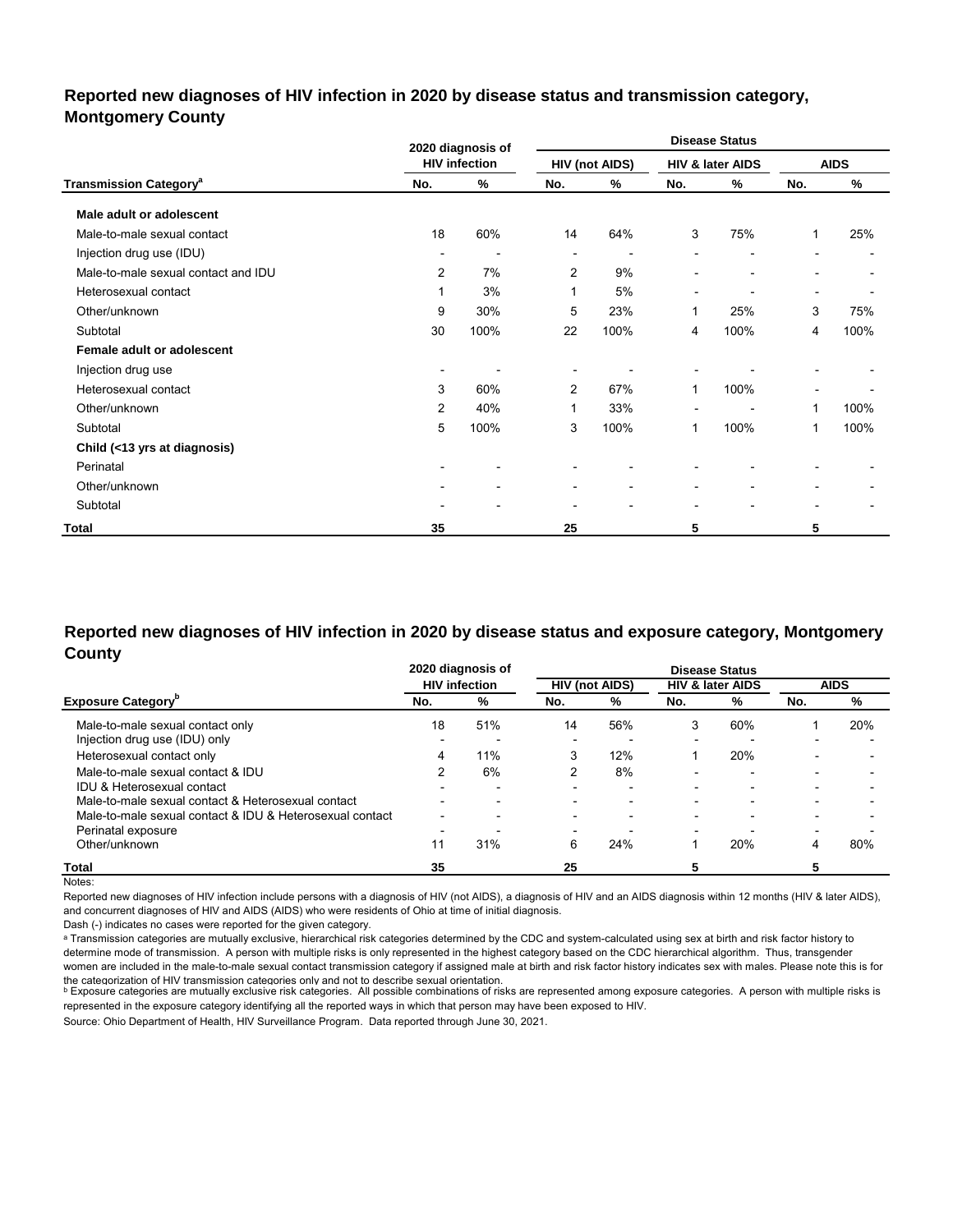|                       | American Indian/Alaska Native |     |                          | <b>Asian/Pacific Islander</b> |                          |                          | <b>Black/African-American</b> |     |                          |                   | Hispanic/Latinx <sup>a</sup> |                          |                   | White                    |     |                   | <b>Multi-Race</b> |      |
|-----------------------|-------------------------------|-----|--------------------------|-------------------------------|--------------------------|--------------------------|-------------------------------|-----|--------------------------|-------------------|------------------------------|--------------------------|-------------------|--------------------------|-----|-------------------|-------------------|------|
| Age at diagnosis (yr) | Rate <sup>b</sup>             | No. | %                        | <b>Rate</b> <sup>b</sup>      | No.                      | %                        | Rate <sup>b</sup>             | No. | %                        | Rate <sup>b</sup> | No.                          | %                        | Rate <sup>b</sup> | No.                      | %   | Rate <sup>b</sup> | No.               | %    |
| ~13                   |                               |     |                          |                               |                          |                          |                               |     |                          |                   |                              |                          |                   |                          |     |                   |                   |      |
| $13 - 14$             |                               |     |                          |                               |                          |                          |                               |     | 5%                       |                   |                              |                          |                   |                          |     |                   |                   |      |
| 15-19                 |                               |     | $\overline{\phantom{0}}$ |                               | $\overline{\phantom{0}}$ | $\overline{\phantom{0}}$ |                               |     | $\overline{\phantom{a}}$ |                   | $\overline{\phantom{a}}$     | $\overline{\phantom{0}}$ |                   | $\overline{\phantom{0}}$ |     |                   |                   |      |
| 20-24                 |                               |     |                          |                               |                          | $\overline{\phantom{0}}$ | 75.8                          | 6   | 32%                      | $\star$           | $\mathcal{P}$                | 67%                      |                   |                          |     |                   |                   |      |
| 25-29                 |                               |     |                          |                               |                          |                          |                               |     | 21%                      | $\star$           |                              | 33%                      |                   |                          | 25% |                   |                   |      |
| 30-34                 |                               |     |                          |                               |                          |                          |                               |     | 16%                      | $\star$           |                              |                          |                   |                          | 25% |                   |                   | 100% |
| 35-39                 |                               |     |                          |                               |                          |                          |                               |     | 5%                       |                   |                              | $\overline{\phantom{0}}$ | $\star$           | ົ                        | 17% | $\star$           |                   |      |
| 40-44                 |                               |     |                          |                               |                          |                          | $\star$                       |     | 5%                       | *                 |                              |                          |                   |                          | 8%  | $\star$           |                   |      |
| 45-49                 |                               |     |                          |                               |                          |                          |                               |     | 11%                      | $\star$           |                              |                          |                   |                          | 8%  |                   |                   |      |
| 50-54                 |                               |     |                          |                               |                          |                          |                               |     |                          |                   |                              |                          |                   |                          | 8%  |                   |                   |      |
| 55-64                 |                               |     |                          |                               |                          |                          |                               |     | 5%                       |                   |                              |                          |                   |                          | 8%  |                   |                   |      |
| $65+$                 |                               |     | $\overline{\phantom{0}}$ |                               |                          |                          | $\star$                       |     | $\overline{\phantom{0}}$ |                   |                              |                          |                   |                          |     |                   |                   |      |
| Total                 |                               |     |                          |                               |                          |                          | 16.7                          | 19  |                          |                   |                              |                          | 3.2               | 12                       |     |                   |                   |      |

Reported new diagnoses of HIV infection include persons with a diagnosis of HIV (not AIDS), a diagnosis of HIV and an AIDS diagnosis within 12 months (HIV & later AIDS), and concurrent diagnoses of HIV and AIDS (AIDS) who of initial diagnosis.

|                                           |                                            |   |                                  |                          |                                   | 2020 diagnosis of HIV infection |                                  |                          |       |                          |                          |                          |
|-------------------------------------------|--------------------------------------------|---|----------------------------------|--------------------------|-----------------------------------|---------------------------------|----------------------------------|--------------------------|-------|--------------------------|--------------------------|--------------------------|
|                                           | American<br>Indian/Alaska<br><b>Native</b> |   | <b>Asian/Pacific</b><br>Islander |                          | <b>Black/African-</b><br>American |                                 | Hispanic/<br>Latinx <sup>a</sup> |                          | White |                          | <b>Multi-Race</b>        |                          |
| <b>Transmission Category</b> <sup>c</sup> | No.                                        | % | No.                              | %                        | No.                               | %                               | No.                              | %                        | No.   | %                        | No.                      | %                        |
| Male adult or adolescent                  |                                            |   |                                  |                          |                                   |                                 |                                  |                          |       |                          |                          |                          |
| Male-to-male sexual contact               |                                            |   | $\sim$                           |                          | 12                                | 71%                             |                                  | 33%                      | 4     | 44%                      |                          | 100%                     |
| Injection drug use (IDU)                  |                                            |   | $\sim$                           | $\overline{\phantom{0}}$ | $\overline{\phantom{0}}$          | . .                             |                                  |                          |       | $\overline{\phantom{a}}$ | $\overline{\phantom{0}}$ | $\overline{\phantom{0}}$ |
| Male-to-male sexual contact and IDU       |                                            |   | $\sim$                           | $\overline{\phantom{a}}$ | $\overline{\phantom{0}}$          |                                 |                                  | 33%                      |       | 11%                      | $\overline{\phantom{a}}$ | $\overline{\phantom{a}}$ |
| Heterosexual contact                      |                                            |   | $\sim$                           | $\overline{\phantom{0}}$ |                                   | 6%                              |                                  |                          |       |                          | $\overline{\phantom{0}}$ | $\overline{\phantom{a}}$ |
| Other/unknown                             |                                            |   | $\sim$                           | $\overline{\phantom{a}}$ |                                   | 24%                             |                                  | 33%                      |       | 44%                      |                          | $\overline{\phantom{0}}$ |
| Subtotal                                  |                                            |   |                                  |                          | 17                                | 100%                            | 3                                | 100%                     | 9     | 100%                     |                          | 100%                     |
| Female adult or adolescent                |                                            |   |                                  |                          |                                   |                                 |                                  |                          |       |                          |                          |                          |
| Injection drug use                        |                                            |   |                                  |                          |                                   |                                 |                                  |                          |       |                          |                          |                          |
| Heterosexual contact                      |                                            |   | $\sim$                           | $\overline{\phantom{0}}$ | 2                                 | 100%                            |                                  |                          |       | 33%                      | $\overline{\phantom{0}}$ | $\overline{\phantom{0}}$ |
| Other/unknown                             |                                            |   | $\sim$                           | $\overline{\phantom{a}}$ | $\overline{\phantom{0}}$          |                                 | $\overline{\phantom{0}}$         | $\overline{\phantom{0}}$ | 2     | 67%                      | $\overline{\phantom{0}}$ | $\overline{\phantom{a}}$ |
| Subtotal                                  |                                            |   |                                  |                          | 2                                 | 100%                            |                                  |                          | 3     | 100%                     |                          | $\overline{\phantom{0}}$ |
| Child (<13 yrs at diagnosis)              |                                            |   |                                  |                          |                                   |                                 |                                  |                          |       |                          |                          |                          |
| Perinatal                                 |                                            |   |                                  |                          |                                   |                                 |                                  |                          |       |                          |                          |                          |
| Other/unknown                             |                                            |   | $\sim$                           | $\overline{\phantom{0}}$ |                                   | $\overline{\phantom{a}}$        |                                  |                          |       |                          |                          |                          |
| Subtotal                                  |                                            |   | $\sim$                           |                          | $\overline{\phantom{0}}$          |                                 | $\overline{\phantom{0}}$         |                          |       |                          |                          |                          |
| Total                                     |                                            |   | $\overline{\phantom{0}}$         |                          | 19                                |                                 | 3                                |                          | 12    |                          |                          |                          |

© Transmission categories are mutually exclusive, hierarchical risk categories determined by the CDC and system-calculated using sex at birth and risk factor history to determine mode of transmission. A person with multip highest category based on the CDC hierarchical algorithm. Thus, transgender women are included in the male-to-male sexual contact transmission category if assigned male at birth and risk factor history indicates sex with m categorization of HIV transmission categories only and not to describe sexual orientation.

#### **Reported new diagnoses of HIV infection in 2020 by race/ethnicity and age at diagnosis, Montgomery County**

<sup>d</sup> Exposure categories are mutually exclusive risk categories. All possible combinations of risks are represented among exposure categories. A person with multiple risks is represented in the exposure category identifyin person may have been exposed to HIV.

#### **2020 diagnosis of HIV infection**

#### **Reported new diagnoses of HIV infection in 2020 by race/ethnicity and transmission category, Montgomery County**

Source: Ohio Department of Health, HIV Surveillance Program. Data reported through June 30, 2021.

|                                                          | American<br>Indian/Alaska<br><b>Native</b> |   | <b>Asian/Pacific</b><br><b>Islander</b> |                          | <b>Black/African-</b><br>American |                          | Hispanic/<br>Latinx <sup>a</sup> |     | White                    |     | <b>Multi-Race</b> |      |
|----------------------------------------------------------|--------------------------------------------|---|-----------------------------------------|--------------------------|-----------------------------------|--------------------------|----------------------------------|-----|--------------------------|-----|-------------------|------|
| <b>Exposure Category</b> <sup>a</sup>                    | No.                                        | ℅ | No.                                     | "∕o                      | No.                               | ℅                        | No.                              |     | No.                      |     | No.               | %    |
| Male-to-male sexual contact only                         |                                            |   |                                         |                          | $12 \overline{ }$                 | 63%                      |                                  | 33% |                          | 33% |                   | 100% |
| Injection drug use (IDU) only                            |                                            |   | $\overline{\phantom{0}}$                |                          |                                   |                          |                                  |     |                          |     |                   |      |
| Heterosexual contact only                                |                                            |   | $\sim$                                  | $\overline{\phantom{a}}$ | 3                                 | 16%                      | $\overline{\phantom{0}}$         |     |                          | 8%  |                   |      |
| Male-to-male sexual contact & IDU                        |                                            |   | $\sim$                                  | <b>.</b>                 |                                   |                          |                                  | 33% |                          | 8%  |                   |      |
| IDU & Heterosexual contact                               |                                            |   |                                         |                          |                                   | $\overline{\phantom{a}}$ |                                  |     |                          |     |                   |      |
| Male-to-male sexual contact & Heterosexual contact       |                                            |   | $\overline{\phantom{0}}$                | $\overline{\phantom{a}}$ |                                   | $\overline{\phantom{a}}$ | $\overline{\phantom{0}}$         |     | $\overline{\phantom{0}}$ | -   |                   |      |
| Male-to-male sexual contact & IDU & Heterosexual contact | $\overline{\phantom{0}}$                   |   | $\overline{\phantom{0}}$                |                          |                                   | $\overline{\phantom{0}}$ |                                  |     |                          |     |                   |      |
| Perinatal exposure                                       | -                                          |   |                                         |                          |                                   |                          |                                  |     |                          |     |                   |      |
| Other/unknown                                            | $\overline{\phantom{0}}$                   |   | $\overline{\phantom{0}}$                | $\overline{\phantom{a}}$ | 4                                 | 21%                      |                                  | 33% | 6                        | 50% |                   |      |
| Total                                                    |                                            |   |                                         |                          | 19                                |                          |                                  |     | 12 <sup>12</sup>         |     |                   |      |
| Notes:                                                   |                                            |   |                                         |                          |                                   |                          |                                  |     |                          |     |                   |      |

### **Reported new diagnoses of HIV infection in 2020 by race/ethnicity and exposure category, Montgomery County**

#### **2020 diagnosis of HIV infection**

Asterisk (\*) indicates rate not calculated because census data unavailable or for case count <5 due to unstable rates. Dash (-) indicates no cases were reported for the given category.

a Hispanics/Latinx may be of any race. Persons with a race of American Indian/Alaska Native, Asian/Pacific Islander, Black/African-American, White, or Multi-Race are not-Hispanic. Asian/Pacific Islander includes Native Haw

ᵇ The rate is the number of persons with a reported diagnosis of HIV infection per 100,000 population calculated using 2020 U.S. Census estimates.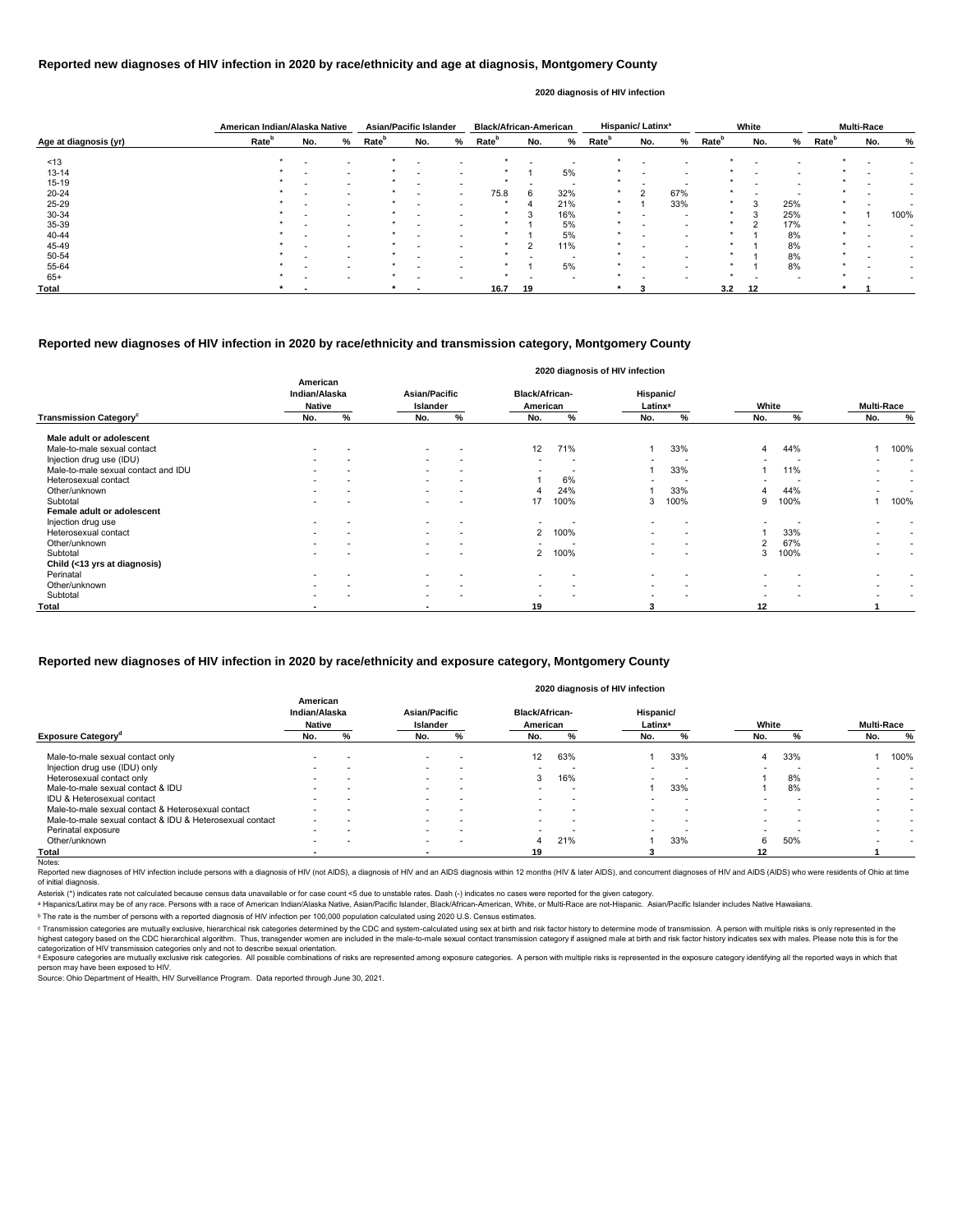# **Trends in reported new diagnoses of HIV infection by year of diagnosis (2016-2020) and cumulative diagnoses by selected characteristics, Montgomery County**

**Diagnoses of HIV Infection by Year**

|                                              |                   | 2016           |       |                   | 2017           |       |                   | 2018        |                          |                   | 2019                    |      |                   | 2020           |      | <b>Cumulative</b><br><b>Diagnoses</b> |         |
|----------------------------------------------|-------------------|----------------|-------|-------------------|----------------|-------|-------------------|-------------|--------------------------|-------------------|-------------------------|------|-------------------|----------------|------|---------------------------------------|---------|
| <b>Characteristic</b>                        | Rate <sup>a</sup> | No.            | %     | Rate <sup>a</sup> | No.            | %     | Rate <sup>a</sup> | No.         | $\%$                     | Rate <sup>a</sup> | No.                     | $\%$ | Rate <sup>a</sup> | No.            | $\%$ | No.                                   | %       |
| Sex at birth                                 |                   |                |       |                   |                |       |                   |             |                          |                   |                         |      |                   |                |      |                                       |         |
| Males                                        | 15.2              | 39             | 74%   | 20.7              | 53             | 84%   | 23.4              | 60          | 94%                      | 29.3              | 75                      | 80%  | 11.7              | 30             | 86%  | 2,002                                 | 82%     |
| Females                                      | 5.1               | 14             | 26%   | 3.6               | 10             | 16%   |                   | 4           | 6%                       | 6.9               | 19                      | 20%  | 1.8               | 5              | 14%  | 452                                   | 18%     |
| Age at diagnosis (yr)                        |                   |                |       |                   |                |       |                   |             |                          |                   |                         |      |                   |                |      |                                       |         |
| $<13$                                        |                   |                |       |                   |                |       |                   |             |                          |                   |                         |      |                   |                |      | 27                                    | 1%      |
| $13 - 14$                                    |                   |                |       |                   |                |       |                   |             |                          |                   |                         |      |                   |                |      | 5                                     | $1\%$   |
| 15-19                                        |                   | 3              | 6%    | 14.7              | 5              | 8%    | 20.6              | 7           | 11%                      | 23.9              | 8                       | 9%   |                   | 1              | 3%   | 108                                   | 4%      |
| 20-24                                        | 30.7              | 11             | 21%   | 48.2              | 17             | 27%   | 31.4              | 11          | 17%                      | 57.1              | 20                      | 21%  | 22.8              | 8              | 23%  | 324                                   | 13%     |
| 25-29                                        | 29.8              | 11             | 21%   | 26.5              | 10             | 16%   | 26.0              | 10          | 16%                      | 44.3              | 17                      | 18%  | 21.0              | 8              | 23%  | 431                                   | 18%     |
| 30-34                                        | 20.8              | 7              | 13%   | 14.8              | 5              | 8%    | 23.4              | 8           | 13%                      | 42.9              | 15                      | 16%  | 19.5              | 7              | 20%  | 417                                   | 17%     |
| 35-39                                        | 19.1              | 6              | 11%   | 21.9              | 7              | 11%   | 24.7              | 8           | 13%                      | 27.9              | 9                       | 10%  |                   | 3              | 9%   | 391                                   | 16%     |
| 40-44                                        | $\star$           | 4              | 8%    | $\star$           | 2              | 3%    | $\star$           | -1          | 2%                       | $\star$           | 4                       | 4%   |                   | 2              | 6%   | 269                                   | 11%     |
| 45-49                                        |                   | 2              | 4%    | 18.6              | 6              | 10%   | 28.3              | 9           | 14%                      | 22.8              | 7                       | 7%   |                   | 3              | 9%   | 227                                   | 9%      |
| 50-54                                        | 14.0              | 5              | 9%    | $\star$           | 4              | 6%    |                   | 4           | 6%                       | 21.7              | 7                       | 7%   |                   | -1             | 3%   | 127                                   | 5%      |
| 55-64                                        |                   | $\overline{2}$ | 4%    | 6.9               | 5              | 8%    | 7.0               | 5           | 8%                       | 8.4               | 6                       | 6%   | $^\star$          | $\overline{c}$ | 6%   | 93                                    | 4%      |
| $65+$                                        | $\star$           | $\overline{2}$ | 4%    | $\star$           | $\overline{2}$ | 3%    | $\star$           | -1          | 2%                       | $\star$           | 1                       | 1%   | $^\star$          |                |      | 35                                    | 1%      |
| Race/Ethnicity <sup>b</sup>                  |                   |                |       |                   |                |       |                   |             |                          |                   |                         |      |                   |                |      |                                       |         |
| American Indian/Alaska Native                |                   |                |       |                   |                |       |                   |             |                          |                   |                         |      |                   |                |      |                                       | $1\%$   |
| Asian/Pacific Islander                       |                   |                |       | $\star$           | 3              | 5%    |                   | -1          | 2%                       |                   |                         |      |                   |                |      | 11                                    | 1%      |
| Black/African-American                       | 23.3              | 26             | 49%   | 21.4              | 24             | 38%   | 30.3              | 34          | 53%                      | 36.4              | 41                      | 44%  | 16.7              | 19             | 54%  | 1,171                                 | 48%     |
| Hispanic/Latinx                              | $^\star$          | $\overline{2}$ | 4%    | $\star$           | 4              | 6%    | $\star$           | 3           | 5%                       | $\star$           | $\overline{2}$          | 2%   | $\star$           | 3              | 9%   | 51                                    | 2%      |
| White                                        | 5.5               | 21             | 40%   | 7.2               | 27             | 43%   | 5.9               | 22          | 34%                      | 11.0              | 41                      | 44%  | 3.2               | 12             | 34%  | 1,152                                 | 47%     |
| Multi-Race                                   | $\star$           |                | 8%    | 37.2              | 5              | 8%    | *                 | 4           | 6%                       | 70.6              | 10                      | 11%  |                   | 1              | 3%   | 64                                    | 3%      |
| Unknown                                      |                   |                |       | $\star$           |                |       |                   |             |                          | $\star$           |                         |      |                   |                |      | 4                                     | 1%      |
| Race/Ethnicity <sup>b</sup> and Sex at birth |                   |                |       |                   |                |       |                   |             |                          |                   |                         |      |                   |                |      |                                       |         |
| American Indian/Alaska Native Males          |                   |                |       |                   |                |       |                   |             |                          |                   |                         |      |                   |                |      | 1                                     | $1\%$   |
| American Indian/Alaska Native Females        |                   |                |       |                   |                |       |                   |             |                          |                   |                         |      |                   |                |      |                                       |         |
| Asian/Pacific Islander Males                 |                   |                |       |                   | 2              | 3%    |                   | $\mathbf 1$ | 2%                       |                   |                         |      |                   |                |      | 10                                    | 1%      |
| Asian/Pacific Islander Females               |                   |                |       | ×                 | $\mathbf 1$    | 2%    |                   |             |                          |                   |                         |      |                   |                |      |                                       | 1%      |
| Black/African-American Males                 | 34.7              | 18             | 34%   | 38.4              | 20             | 32%   | 59.6              | 31          | 48%                      | 63.3              | 33                      | 35%  | 32.3              | 17             | 49%  | 870                                   | 35%     |
| Black/African-American Females               | 13.4              | 8              | 15%   | $\star$           | $\overline{4}$ | 6%    |                   | 3           | 5%                       | 13.2              | 8                       | 9%   |                   | $\overline{2}$ | 6%   | 301                                   | 12%     |
| Hispanic/Latino Males                        | $\star$           | $\overline{c}$ | $4\%$ |                   | 4              | $6\%$ |                   | 3           | $5\%$                    |                   | $\sqrt{2}$              | 2%   |                   | 3              | 9%   | 47                                    | $2\%$   |
| Hispanic/Latina Females                      | $^\star$          |                |       | $\star$           |                |       | ×                 |             |                          | $\star$           | L,                      | ÷,   | $\star$           |                |      | 4                                     | $< 1\%$ |
| <b>White Males</b>                           | 9.2               | 17             | 32%   | 13.1              | 24             | 38%   | 12.0              | 22          | 34%                      | 17.6              | 32                      | 34%  | 5.0               | 9              | 26%  | 1,025                                 | 42%     |
| <b>White Females</b>                         | $\star$           | $\overline{4}$ | $8\%$ | $\star$           | 3              | $5\%$ | $\star$           |             | $\overline{\phantom{a}}$ | 4.7               | 9                       | 10%  | $\star$           | 3              | 9%   | 127                                   | $5\%$   |
| Multi-Race Males                             | $^\star$          | $\overline{2}$ | 4%    | $\star$           | 3              | $5\%$ | $\star$           | 3           | 5%                       | 117.4             | 8                       | 9%   | $\star$           | $\mathbf{1}$   | 3%   | 46                                    | $2\%$   |
| Multi-Race Females                           |                   | 2              | $4\%$ | $\star$           | $\overline{c}$ | $3\%$ |                   | 1           | 2%                       | $\star$           | $\overline{\mathbf{c}}$ | 2%   | $\star$           |                |      | 18                                    | $1\%$   |
| Unknown                                      | $^\star$          |                |       | $\star$           |                |       | ×                 |             |                          | $\star$           |                         |      |                   |                |      | 4                                     | $< 1\%$ |
| <b>Total</b><br>Notes:                       | 10.0              | 53             |       | 11.9              | 63             |       | $12.0$            | 64          |                          | 17.7              | 94                      |      | 6.6               | 35             |      | 2,454                                 |         |

Reported new diagnoses of HIV infection include persons with a diagnosis of HIV (not AIDS), a diagnosis of HIV and an AIDS diagnosis within 12 months (HIV & later AIDS), and concurrent diagnoses of HIV and AIDS (AIDS) who were residents of Ohio at time of initial diagnosis. Diagnoses of HIV infection by year (2016-2020) represent all reported cases diagnosed in each year; cumulative diagnoses represent

all reported HIV and/or AIDS cases diagnosed since the beginning of the epidemic through 2020.

Asterisk (\*) indicates rate not calculated for case count <5 due to unstable rates. Dash (-) indicates no cases were reported for the given category.

ᵃ The rate is the number of persons with a reported diagnosis of HIV infection per 100,000 population calculated using U.S. Census estimates for that year.

<sup>ь</sup> Hispanics/Latinx may be of any race. Persons with a race of American Indian/Alaska Native, Asian/Pacific Islander, Black/African-American, White, or Multi-Race are not-Hispanic. Asian/Pacific Islander includes Native Hawaiians.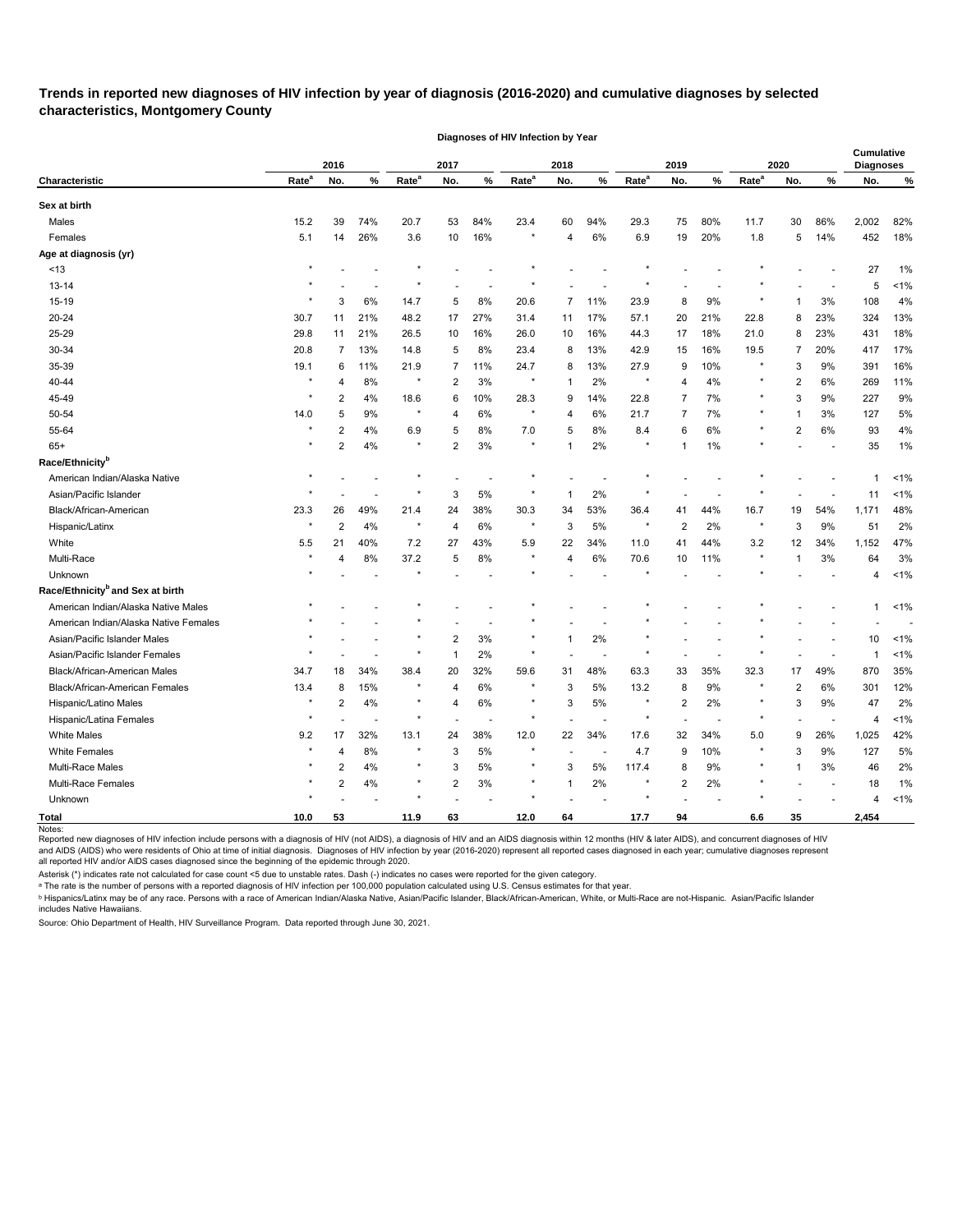**Trends in reported new diagnoses of HIV infection by year of diagnosis (2016-2020) and cumulative diagnoses by transmission category, Montgomery County**

|                                          |                |      |      | Diagnoses of HIV Infection by Year |                          |      |                |      |                |                          |                                       |      |
|------------------------------------------|----------------|------|------|------------------------------------|--------------------------|------|----------------|------|----------------|--------------------------|---------------------------------------|------|
|                                          | 2016           |      | 2017 |                                    | 2018                     |      | 2019           |      | 2020           |                          | <b>Cumulative</b><br><b>Diagnoses</b> |      |
| <b>Transmission Category<sup>a</sup></b> | No.            | %    | No.  | %                                  | No.                      | %    | No.            | ℅    | No.            | %                        | No.                                   | %    |
| Male adult or adolescent                 |                |      |      |                                    |                          |      |                |      |                |                          |                                       |      |
| Male-to-male sexual contact              | 28             | 72%  | 39   | 74%                                | 39                       | 65%  | 48             | 64%  | 18             | 60%                      | 1,407                                 | 71%  |
| Injection drug use (IDU)                 |                | 3%   |      | 2%                                 |                          |      |                | 1%   |                |                          | 75                                    | 4%   |
| Male-to-male sexual contact and IDU      |                | 3%   | 4    | 8%                                 | 2                        | 3%   | 3              | 4%   | $\overline{2}$ | 7%                       | 123                                   | 6%   |
| Heterosexual contact                     | 2              | 5%   |      |                                    | $\overline{2}$           | 3%   | 1              | 1%   | 1              | 3%                       | 98                                    | 5%   |
| Other/unknown                            |                | 18%  | 9    | 17%                                | 17                       | 28%  | 22             | 29%  | 9              | 30%                      | 282                                   | 14%  |
| Subtotal                                 | 39             | 100% | 53   | 100%                               | 60                       | 100% | 75             | 100% | 30             | 100%                     | 1,985                                 | 100% |
| Female adult or adolescent               |                |      |      |                                    |                          |      |                |      |                |                          |                                       |      |
| Injection drug use                       | $\overline{2}$ | 14%  | 1    | 10%                                |                          |      | $\overline{2}$ | 11%  |                |                          | 66                                    | 15%  |
| Heterosexual contact                     | 10             | 71%  | 6    | 60%                                | 3                        | 75%  | 15             | 79%  | 3              | 60%                      | 342                                   | 77%  |
| Other/unknown                            | $\overline{2}$ | 14%  | 3    | 30%                                |                          | 25%  | $\overline{2}$ | 11%  | $\overline{2}$ | 40%                      | 34                                    | 8%   |
| Subtotal                                 | 14             | 100% | 10   | 100%                               | 4                        | 100% | 19             | 100% |                | 5 100%                   | 442                                   | 100% |
| Child (<13 yrs at diagnosis)             |                |      |      |                                    |                          |      |                |      |                |                          |                                       |      |
| Perinatal                                |                |      |      |                                    |                          |      |                |      |                |                          | 21                                    | 78%  |
| Other/unknown                            |                |      |      |                                    | $\overline{\phantom{a}}$ |      | -              |      |                | $\overline{\phantom{a}}$ | 6                                     | 22%  |
| Subtotal                                 |                |      |      |                                    |                          |      |                |      |                |                          | 27                                    | 100% |
| <b>Total</b>                             | 53             |      | 63   |                                    | 64                       |      | 94             |      | 35             |                          | 2,454                                 |      |

**Trends in reported diagnoses of HIV infection by year of diagnosis (2016-2020) and cumulative diagnoses by exposure category, Montgomery County**

#### **Diagnoses of HIV Infection by Year**

|                                                          |     | 2017<br>2016 |                          |                          | 2018<br>2019 |     | 2020 |     |     | <b>Cumulative</b><br><b>Diagnoses</b> |       |     |
|----------------------------------------------------------|-----|--------------|--------------------------|--------------------------|--------------|-----|------|-----|-----|---------------------------------------|-------|-----|
| <b>Exposure Category</b> <sup>p</sup>                    | No. |              | No.                      | %                        | No.          | %   | No.  | %   | No. | %                                     | No.   | %   |
| Male-to-male sexual contact only                         | 28  | 53%          | 38                       | 60%                      | 35           | 55% | 45   | 48% | 18  | 51%                                   | 1,343 | 55% |
| Injection drug use (IDU) only                            |     | 4%           |                          | $\overline{\phantom{0}}$ |              |     | ົ    | 2%  |     |                                       | 87    | 4%  |
| Heterosexual contact only                                | 12  | 23%          | 6                        | 10%                      | 5            | 8%  | 16   | 17% | 4   | 11%                                   | 440   | 18% |
| Male-to-male sexual contact & IDU                        |     | 2%           |                          | 6%                       |              | 3%  | 3    | 3%  |     | 6%                                    | 109   | 4%  |
| IDU & Heterosexual contact                               |     | 2%           | ົ                        | 3%                       | $\sim$       |     |      | 1%  |     | $\overline{\phantom{a}}$              | 54    | 2%  |
| Male-to-male sexual contact & Heterosexual contact       |     | -            |                          | 2%                       | 4            | 6%  | 3    | 3%  |     | $\overline{\phantom{a}}$              | 64    | 3%  |
| Male-to-male sexual contact & IDU & Heterosexual contact |     |              | $\overline{\phantom{a}}$ | $\overline{\phantom{0}}$ |              |     |      |     |     | $\overline{\phantom{0}}$              | 14    | 1%  |
| Perinatal exposure                                       |     |              |                          | $\overline{\phantom{0}}$ |              |     |      |     |     |                                       | 23    | 1%  |
| Other/unknown                                            | 9   | 17%          | 12                       | 19%                      | 18           | 28% | 24   | 26% | 11  | 31%                                   | 320   | 13% |
| <b>Total</b>                                             | 53  |              | 63                       |                          | 64           |     | 94   |     | 35  |                                       | 2,454 |     |

Notes:<br>Reported new diagnoses of HIV infection include persons with a diagnosis of HIV (not AIDS), a diagnosis addignosis of HIDS diagnosis within 12 months (HIV & later AIDS), and concurrent diagnoses of HIV all reported HIV and/or AIDS cases diagnosed since the beginning of the epidemic through 2020.<br>Dash (-) indicates no cases were reported for the given category. and AIDS (AIDS) who were residents of Ohio at time of initial diagnosis. Diagnoses of HIV infection by year (2016-2020) represent all reported cases diagnosed in each year; cumulative diagnoses represent

a Transmission categories are mutually exclusive, hierarchical risk categories determined by the CDC and system-calculated using sex at birth and risk factor history to determine mode of transmission. A person with multip risks is only represented in the highest category based on the CDC hierarchical algorithm. Thus, transgender women are included in the male-to-male sexual contact transmission category if assigned male at birth and risk f history indicates sex with males. Please note this is for the categorization of HIV transmission categories only and not to describe sexual orientation.

 $^{\rm b}$  Exposure categories are mutually exclusive risk categories. All possible combinations of risks are represented among exposure categories. A person with multiple risks is represented in the exposure

category identifying all the reported ways in which that person may have been exposed to HIV. Source: Ohio Department of Health, HIV Surveillance Program. Data reported through June 30, 2021.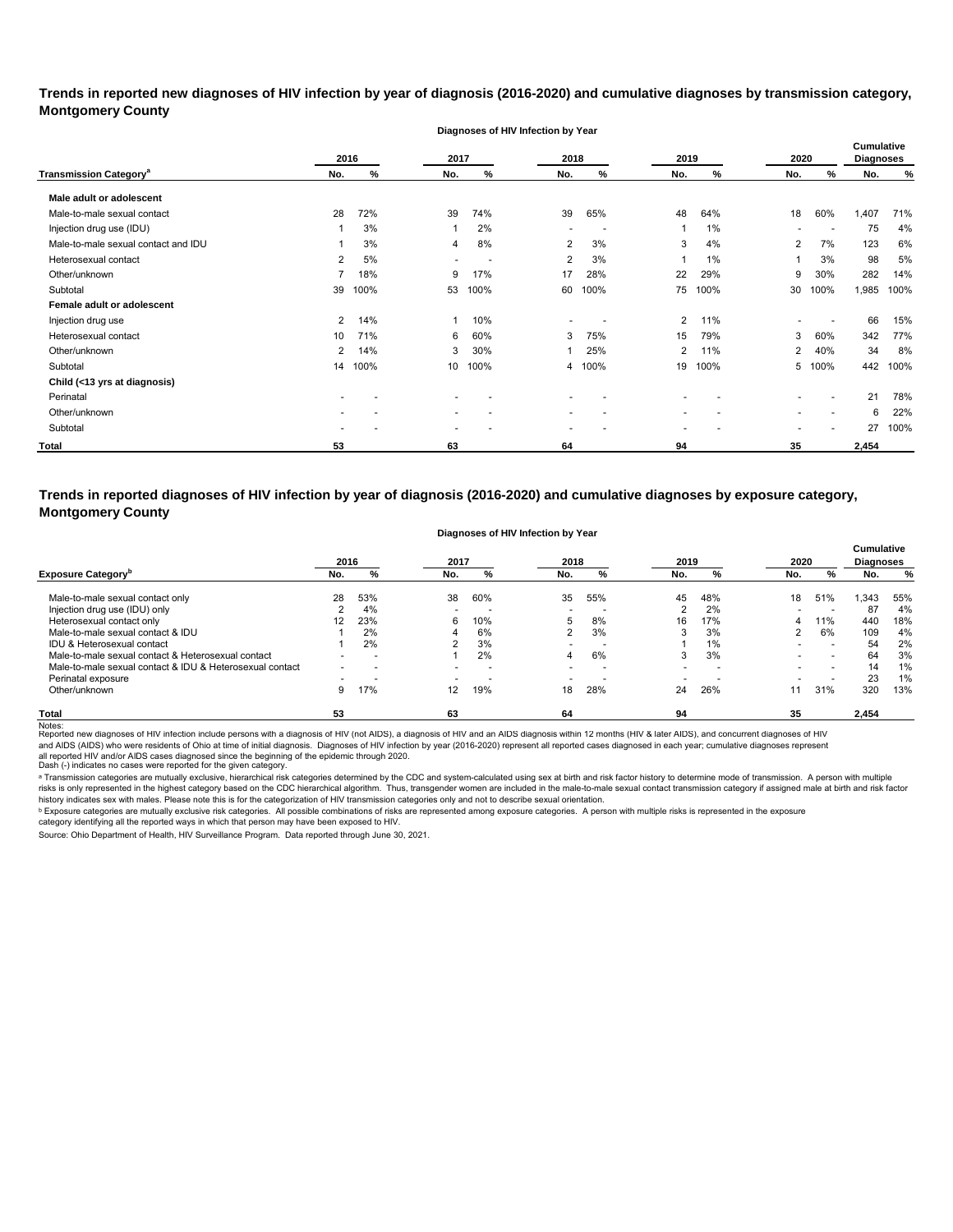# Persons Living with Diagnosed HIV Infection Reported in Montgomery **County**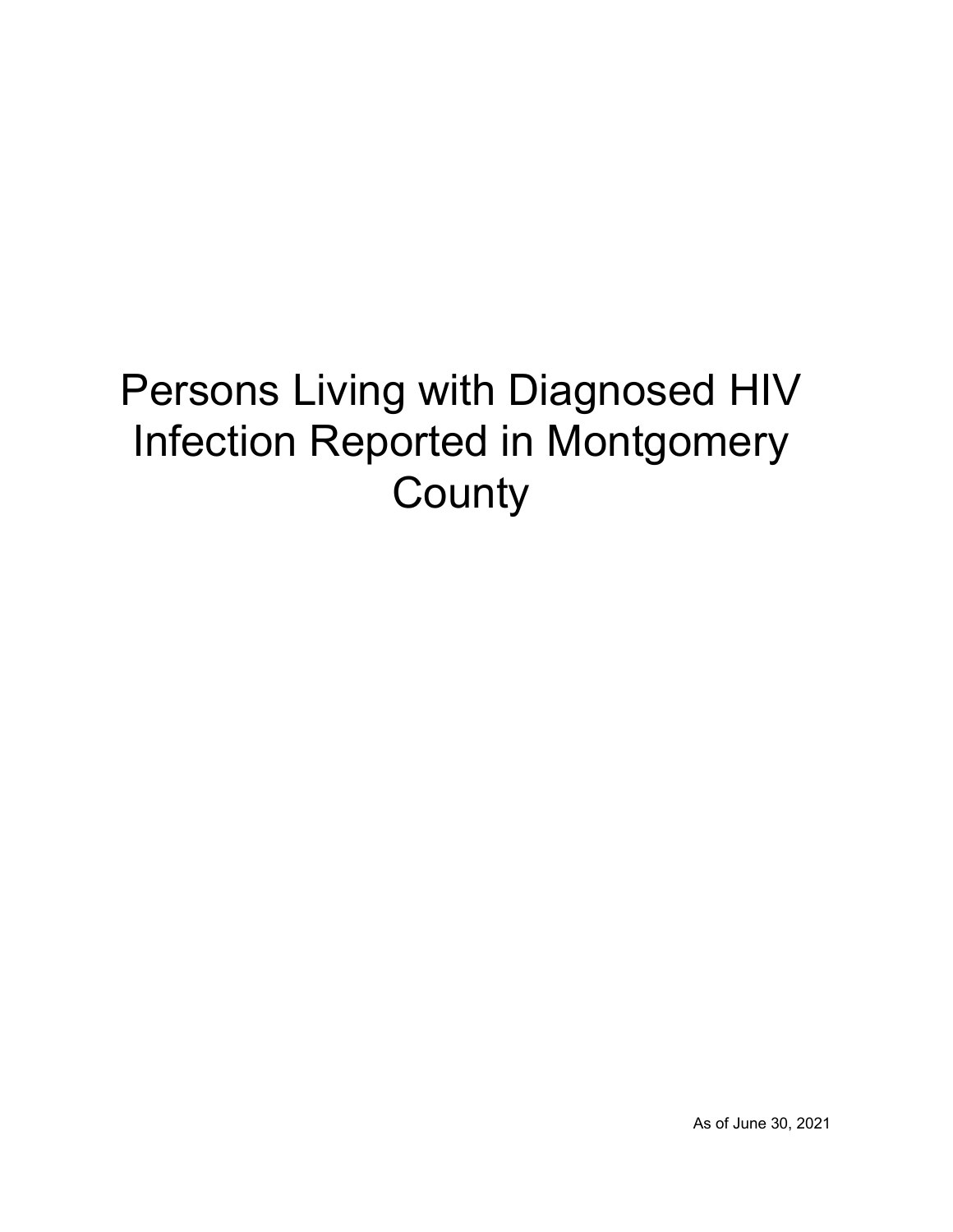|                                              |                   | Living with diagnosed HIV infection |         |                       |         | <b>Current Disease Status</b> |       |
|----------------------------------------------|-------------------|-------------------------------------|---------|-----------------------|---------|-------------------------------|-------|
|                                              |                   | in 2020                             |         | <b>HIV (not AIDS)</b> |         | <b>AIDS</b>                   |       |
| Characteristic                               | Rate <sup>a</sup> | No.                                 | $\%$    | No.                   | $\%$    | No.                           | $\%$  |
| Sex at birth                                 |                   |                                     |         |                       |         |                               |       |
| Males                                        | 484.1             | 1,239                               | 78%     | 603                   | 76%     | 636                           | 81%   |
| Females                                      | 123.7             | 341                                 | 22%     | 193                   | 24%     | 148                           | 19%   |
| Age at end of year                           |                   |                                     |         |                       |         |                               |       |
| < 13                                         | $\star$           | 1                                   | 1%      | 1                     | 1%      |                               |       |
| 13-14                                        | $\star$           | 1                                   | 1%      | 1                     | 1%      |                               |       |
| $15 - 19$                                    | 24.2              | 8                                   | 1%      | 8                     | 1%      | Ĭ.                            |       |
| 20-24                                        | 159.7             | 56                                  | 4%      | 44                    | 6%      | 12                            | 2%    |
| 25-29                                        | 320.8             | 122                                 | 8%      | 94                    | 12%     | 28                            | 4%    |
| 30-34                                        | 491.0             | 176                                 | 11%     | 114                   | 14%     | 62                            | 8%    |
| 35-39                                        | 478.7             | 155                                 | 10%     | 84                    | 11%     | 71                            | 9%    |
| 40-44                                        | 465.9             | 138                                 | 9%      | 65                    | 8%      | 73                            | 9%    |
| 45-49                                        | 527.7             | 156                                 | 10%     | 80                    | 10%     | 76                            | 10%   |
| 50-54                                        | 644.4             | 204                                 | 13%     | 83                    | 10%     | 121                           | 15%   |
| 55-64                                        | 575.2             | 406                                 | 26%     | 162                   | 20%     | 244                           | 31%   |
| $65+$                                        | 158.9             | 157                                 | 10%     | 60                    | 8%      | 97                            | 12%   |
| Race/Ethnicity <sup>b</sup>                  |                   |                                     |         |                       |         |                               |       |
| American Indian/Alaska Native                | $\star$           |                                     |         |                       |         |                               |       |
| Asian/Pacific Islander                       | 93.5              | 12                                  | 1%      | 8                     | 1%      | 4                             | 1%    |
| Black/African-American                       | 720.3             | 818                                 | 52%     | 430                   | 54%     | 388                           | 49%   |
| Hispanic/Latinx                              | 304.8             | 55                                  | 3%      | 28                    | 4%      | 27                            | 3%    |
| White                                        | 167.3             | 621                                 | 39%     | 292                   | 37%     | 329                           | 42%   |
| Multi-Race                                   | 472.7             | 70                                  | 4%      | 34                    | 4%      | 36                            | 5%    |
| Unknown                                      |                   | 4                                   | $< 1\%$ | 4                     | 1%      |                               |       |
| Race/Ethnicity <sup>b</sup> and Sex at birth |                   |                                     |         |                       |         |                               |       |
| American Indian/Alaska Native Males          | $\star$           |                                     |         |                       |         |                               |       |
| American Indian/Alaska Native Females        | $\star$           |                                     |         |                       |         |                               |       |
| Asian/Pacific Islander Males                 | 180.9             | 11                                  | 1%      | 8                     | 1%      | 3                             | 1%    |
| Asian/Pacific Islander Females               |                   | $\mathbf{1}$                        | 1%      |                       |         | 1                             | 1%    |
| <b>Black/African-American Males</b>          | 1,108.4           | 583                                 | 37%     | 299                   | 38%     | 284                           | 36%   |
| Black/African-American Females               | 385.5             | 235                                 | 15%     | 131                   | 16%     | 104                           | 13%   |
| Hispanic/Latino Males                        | 572.0             | 52                                  | 3%      | 26                    | $3%$    | 26                            | $3%$  |
| Hispanic/Latina Females                      | $\star$           | 3                                   | 1%      | $\boldsymbol{2}$      | $< 1\%$ | $\mathbf{1}$                  | $1\%$ |
| <b>White Males</b>                           | 298.8             | 539                                 | 34%     | 242                   | 30%     | 297                           | 38%   |
| <b>White Females</b>                         | 43.0              | 82                                  | 5%      | 50                    | 6%      | 32                            | 4%    |
| Multi-Race Males                             | 708.7             | 51                                  | $3%$    | 25                    | $3%$    | 26                            | 3%    |
| <b>Multi-Race Females</b>                    | 249.6             | 19                                  | 1%      | 9                     | $1\%$   | 10                            | 1%    |
| Unknown                                      | $\star$           | 4                                   | 1%      | 4                     | $1\%$   |                               |       |
| <b>Total</b>                                 | 297.2             | 1,580                               |         | 796                   |         | 784                           |       |

## **Reported persons living with diagnosed HIV infection in 2020 by current disease status and selected characteristics, Montgomery County**

Living with diagnosed HIV infection represents all persons ever diagnosed and reported with HIV and/or AIDS who have not been reported as having died as of December 31, 2020. Persons living with diagnosed HIV infection represent persons living in Ohio as of December 31, 2020, regardless of whether the person was a resident of Ohio at time of initial HIV and/or AIDS diagnosis.

Asterisk (\*) indicates rate not calculated for case count <5 due to unstable rates. Dash (-) indicates no cases were reported for the given category.

a The rate is the number of persons living with diagnosed HIV infection per 100,000 population calculated using 2020 U.S. Census estimates.

ᵇ Hispanics/Latinx may be of any race. Persons with a race of American Indian/Alaska Native, Asian/Pacific Islander, Black/African-American, White, or Multi-Race are not-Hispanic. Asian/Pacific Islander includes Native Hawaiians.

Notes: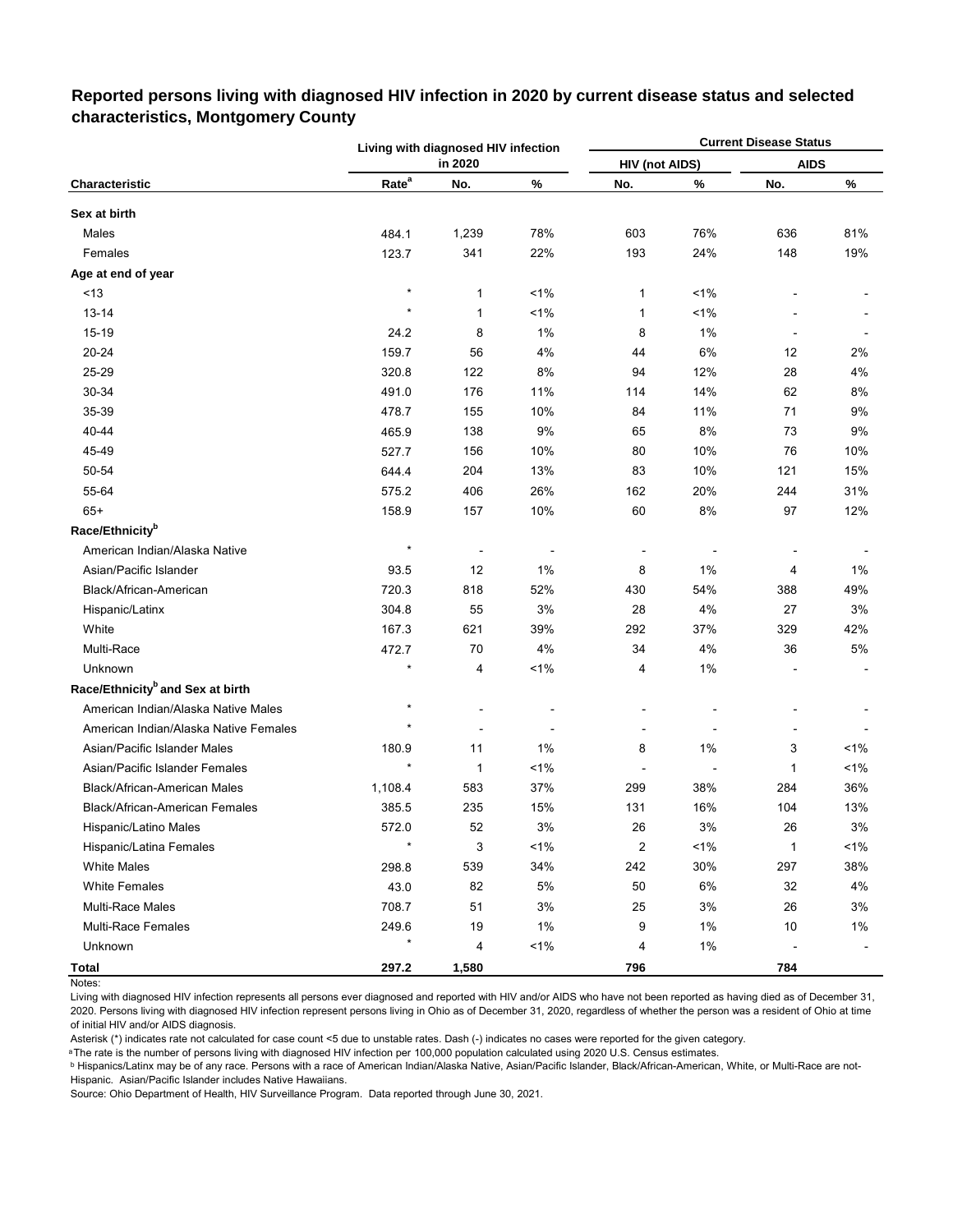### **Reported persons living with diagnosed HIV infection in 2020 by current disease status and transmission category, Montgomery County**

|                                          | Living with diagnosed HIV infection |      |                       |      | <b>Current Disease Status</b> |      |  |
|------------------------------------------|-------------------------------------|------|-----------------------|------|-------------------------------|------|--|
|                                          | in 2020                             |      | <b>HIV (not AIDS)</b> |      | <b>AIDS</b>                   |      |  |
| <b>Transmission Category<sup>a</sup></b> | No.                                 | %    | No.                   | %    | No.                           | %    |  |
| Male adult or adolescent                 |                                     |      |                       |      |                               |      |  |
| Male-to-male sexual contact              | 887                                 | 72%  | 426                   | 71%  | 461                           | 73%  |  |
| Injection drug use (IDU)                 | 35                                  | 3%   | 17                    | 3%   | 18                            | 3%   |  |
| Male-to-male sexual contact and IDU      | 63                                  | 5%   | 24                    | 4%   | 39                            | 6%   |  |
| Heterosexual contact                     | 63                                  | 5%   | 18                    | 3%   | 45                            | 7%   |  |
| Other/unknown                            | 184                                 | 15%  | 114                   | 19%  | 70                            | 11%  |  |
| Subtotal                                 | 1,232                               | 100% | 599                   | 100% | 633                           | 100% |  |
| Female adult or adolescent               |                                     |      |                       |      |                               |      |  |
| Injection drug use                       | 34                                  | 10%  | 18                    | 10%  | 16                            | 11%  |  |
| Heterosexual contact                     | 266                                 | 80%  | 147                   | 78%  | 119                           | 82%  |  |
| Other/unknown                            | 34                                  | 10%  | 23                    | 12%  | 11                            | 8%   |  |
| Subtotal                                 | 334                                 | 100% | 188                   | 100% | 146                           | 100% |  |
| Child (<13 yrs at diagnosis)             |                                     |      |                       |      |                               |      |  |
| Perinatal                                | 11                                  | 79%  | 7                     | 78%  | 4                             | 80%  |  |
| Other/unknown                            | 3                                   | 21%  | 2                     | 22%  | 1                             | 20%  |  |
| Subtotal                                 | 14                                  | 100% | 9                     | 100% | 5                             | 100% |  |
| Total                                    | 1,580                               |      | 796                   |      | 784                           |      |  |

# **Reported persons living with diagnosed HIV infection in 2020 by current disease status and exposure category, Montgomery County**

|                                                          | Living with diagnosed HIV infection |     | <b>Current Disease Status</b> |     |             |     |  |
|----------------------------------------------------------|-------------------------------------|-----|-------------------------------|-----|-------------|-----|--|
|                                                          | in 2020                             |     | <b>HIV (not AIDS)</b>         |     | <b>AIDS</b> |     |  |
| <b>Exposure Category</b> <sup>b</sup>                    | No.                                 | %   | No.                           | %   | No.         | %   |  |
| Male-to-male sexual contact only                         | 839                                 | 53% | 402                           | 51% | 437         | 56% |  |
| Injection drug use (IDU) only                            | 26                                  | 2%  | 16                            | 2%  | 10          | 1%  |  |
| Heterosexual contact only                                | 329                                 | 21% | 165                           | 21% | 164         | 21% |  |
| Male-to-male sexual contact & IDU                        | 52                                  | 3%  | 20                            | 3%  | 32          | 4%  |  |
| <b>IDU &amp; Heterosexual contact</b>                    | 43                                  | 3%  | 19                            | 2%  | 24          | 3%  |  |
| Male-to-male sexual contact & Heterosexual contact       | 48                                  | 3%  | 24                            | 3%  | 24          | 3%  |  |
| Male-to-male sexual contact & IDU & Heterosexual contact | 11                                  | 1%  | 4                             | 1%  |             | 1%  |  |
| Perinatal exposure                                       | 13                                  | 1%  | 8                             | 1%  | 5           | 1%  |  |
| Other/unknown                                            | 219                                 | 14% | 138                           | 17% | 81          | 10% |  |
| Total                                                    | 1.580                               |     | 796                           |     | 784         |     |  |

Notes:

Living with diagnosed HIV infection represents all persons ever diagnosed and reported with HIV and/or AIDS who have not been reported as having died as of December 31, 2020. Persons living with diagnosed HIV infection represent persons living in Ohio as of December 31, 2020, regardless of whether the person was a resident of Ohio at time of initial HIV and/or AIDS diagnosis.

Dash (-) indicates no cases were reported for the given category.

a Transmission categories are mutually exclusive, hierarchical risk categories determined by the CDC and system-calculated using sex at birth and risk factor history to determine mode of transmission. A person with multiple risks is only represented in the highest category based on the CDC hierarchical algorithm. Thus, transgender women are included in the male-to-male sexual contact transmission category if assigned male at birth and risk factor history indicates sex with males. Please note this is for the categorization of HIV transmission categories only and not to describe sexual orientation.

**b** Exposure categories are mutually exclusive risk categories. All possible combinations of risks are represented among exposure categories. A person with multiple risks is represented in the exposure category identifying all the reported ways in which that person may have been exposed to HIV.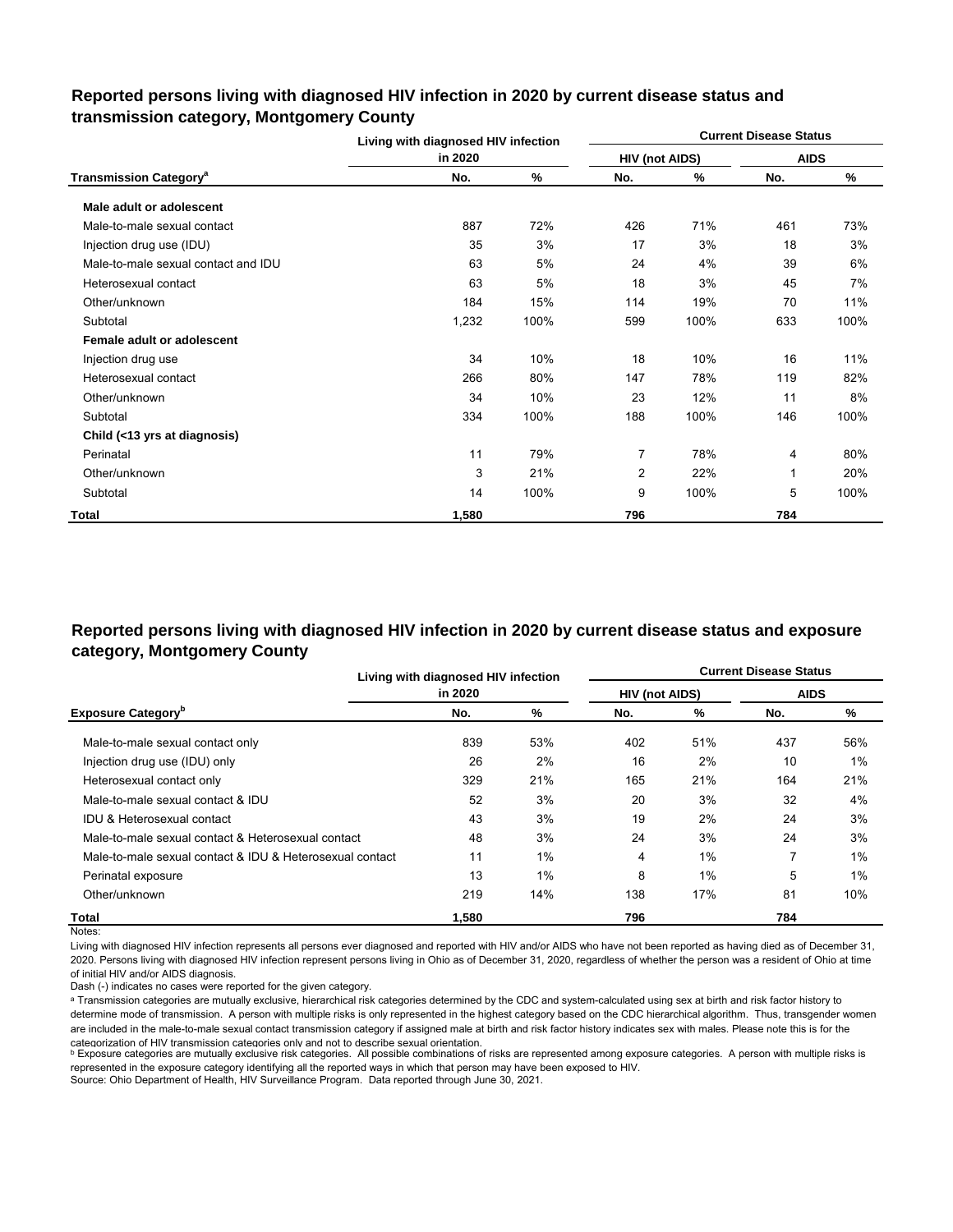|                    |                   | American Indian/Alaska Native |                          | Asian/Pacific Islander |     |                          | <b>Black/African-American</b> |     |       | Hispanic/ Latinx <sup>a</sup> |     |     | White             |     |        | <b>Multi-Race</b> |     |     | <b>Unknown</b> |     |
|--------------------|-------------------|-------------------------------|--------------------------|------------------------|-----|--------------------------|-------------------------------|-----|-------|-------------------------------|-----|-----|-------------------|-----|--------|-------------------|-----|-----|----------------|-----|
| Age at end of year | Rate <sup>p</sup> | No.                           | %                        | Rate <sup>r</sup>      | No. | %                        | Rate <sup>r</sup>             | No. | %     | Rate <sup>r</sup>             | No. | %   | Rate <sup>r</sup> | No. | ℅      | Rate <sup>'</sup> | No. |     | No.            | ℅   |
| ~13                |                   |                               |                          |                        |     |                          |                               |     |       |                               |     |     |                   |     | 1%     |                   |     |     |                |     |
| $13 - 14$          |                   |                               |                          |                        |     |                          |                               |     |       |                               |     |     |                   |     | $1\%$  |                   |     |     |                |     |
| $15 - 19$          |                   |                               | $\overline{\phantom{0}}$ |                        |     | $\overline{\phantom{a}}$ | 77.0                          | 6   | $1\%$ |                               |     |     |                   |     | $~1\%$ |                   |     |     |                |     |
| $20 - 24$          |                   |                               |                          |                        |     |                          | 517.9                         | 41  | 5%    |                               |     | 5%  | 38.9              |     | 1%     |                   |     | 4%  |                |     |
| 25-29              |                   |                               | $\overline{\phantom{0}}$ |                        |     | 17%                      | 858.5                         | 80  | 10%   | 447.9                         |     | 13% | 100.6             | 25  | 4%     | 696.3             | 8   | 11% |                |     |
| 30-34              |                   |                               |                          |                        |     | $\overline{\phantom{a}}$ | .335.2                        | 105 | 13%   |                               |     | 7%  | 232.7             | 57  | 9%     | 1.216.5           | 10  | 14% |                |     |
| 35-39              |                   |                               | $\overline{\phantom{a}}$ |                        |     | 8%                       | ,429.0                        | 94  | 11%   | 828.9                         | 11  | 20% | 181.2             | 41  | 7%     | ,280.0            | 8   | 11% |                |     |
| 40-44              |                   |                               |                          |                        |     | 17%                      | ,207.5                        | 75  | 9%    | 704.2                         | 8   | 15% | 216.7             | 45  | 7%     | .344.5            | 8.  | 11% |                |     |
| 45-49              |                   |                               |                          |                        |     |                          | ,304.7                        | 82  | 10%   | 646.6                         | 6   | 11% | 282.8             | 59  | 10%    | 1,606.4           | 8   | 11% |                | 25% |
| 50-54              |                   |                               | $\overline{\phantom{0}}$ |                        |     | 33%                      | ,623.0                        | 104 | 13%   |                               |     | 5%  | 382.0             | 89  | 14%    |                   |     | 4%  |                | 25% |
| 55-64              |                   |                               |                          |                        |     | 17%                      | 1,210.9                       | 168 | 21%   | 731.7                         | 9   | 16% | 386.3             | 206 | 33%    | 2,865.8           | 19  | 27% |                | 50% |
| $65+$              |                   |                               |                          |                        |     | 8%                       | 375.2                         | 63  | 8%    |                               |     | 7%  | 109.3             | 86  | 14%    |                   |     | 4%  |                |     |
| Total              |                   |                               |                          | 93.5                   | 12  |                          | 720.3                         | 818 |       | 304.8                         | 55  |     | 167.3             | 621 |        | 472.7             | 70  |     |                |     |

© Transmission categories are mutually exclusive, hierarchical risk categories determined by the CDC and system-calculated using sex at birth and risk factor history to determine mode of transmission. A person with multip hierarchical algorithm. Thus, transgender women are included in the male-to-male sexual contact transmission category if assigned male at birth and risk factor history indicates sex with males. Please note this is for the sexual orientation.

<sup>d</sup> Exposure categories are mutually exclusive risk categories. All possible combinations of risks are represented among exposure categories. A person with multiple risks is represented in the exposure category identifying

|                                           | Living with diagnosed HIV infection in 2020 |   |                                  |                          |  |                                   |      |                                  |                          |               |      |                   |      |                          |                          |
|-------------------------------------------|---------------------------------------------|---|----------------------------------|--------------------------|--|-----------------------------------|------|----------------------------------|--------------------------|---------------|------|-------------------|------|--------------------------|--------------------------|
|                                           | American<br>Indian/Alaska<br><b>Native</b>  |   | Asian/Pacific<br><b>Islander</b> |                          |  | <b>Black/African-</b><br>American |      | Hispanic/<br>Latinx <sup>a</sup> |                          | White         |      | <b>Multi-Race</b> |      | <b>Unknown</b>           |                          |
| <b>Transmission Category</b> <sup>c</sup> | No.                                         | % | No.                              | %                        |  | No.                               | %    | No.                              | %                        | No.           | %    | No.               | %    | No.                      | %                        |
| Male adult or adolescent                  |                                             |   |                                  |                          |  |                                   |      |                                  |                          |               |      |                   |      |                          |                          |
| Male-to-male sexual contact               | $\overline{\phantom{0}}$                    |   | 4                                | 36%                      |  | 387                               | 67%  | 36                               | 69%                      | 419           | 78%  | 41                | 82%  | $\overline{\phantom{0}}$ | $\overline{\phantom{0}}$ |
| Injection drug use (IDU)                  |                                             |   | $\sim$                           | . .                      |  | 18                                | 3%   |                                  | 2%                       | 15            | 3%   |                   | 2%   | $\overline{\phantom{a}}$ | $\overline{\phantom{0}}$ |
| Male-to-male sexual contact and IDU       |                                             |   |                                  | $\overline{\phantom{a}}$ |  | 24                                | 4%   |                                  | 8%                       | 34            | 6%   |                   | 2%   | $\overline{\phantom{a}}$ | $\overline{\phantom{0}}$ |
| Heterosexual contact                      |                                             |   | $\overline{\phantom{a}}$         | . .                      |  | 46                                | 8%   |                                  | 8%                       | 10            | 2%   | 3                 | 6%   | $\overline{\phantom{a}}$ |                          |
| Other/unknown                             |                                             |   |                                  | 64%                      |  | 105                               | 18%  |                                  | 13%                      | 58            | 11%  |                   | 8%   | 3                        | 100%                     |
| Subtotal                                  | $\overline{\phantom{0}}$                    |   |                                  | 100%                     |  | 580                               | 100% | 52                               | 100%                     | 536           | 100% | 50                | 100% | 3                        | 100%                     |
| Female adult or adolescent                |                                             |   |                                  |                          |  |                                   |      |                                  |                          |               |      |                   |      |                          |                          |
| Injection drug use                        | $\overline{\phantom{a}}$                    |   | $\overline{\phantom{a}}$         | $\overline{\phantom{a}}$ |  | 16                                | 7%   | $\overline{\phantom{0}}$         | $\overline{\phantom{0}}$ | 17            | 21%  |                   | 5%   | $\overline{\phantom{a}}$ | $\overline{\phantom{0}}$ |
| Heterosexual contact                      | $\overline{\phantom{0}}$                    |   | $\overline{\phantom{a}}$         | $\overline{\phantom{a}}$ |  | 191                               | 84%  | 2                                | 67%                      | 58            | 71%  | 15                | 79%  | $\overline{\phantom{0}}$ | $\overline{\phantom{0}}$ |
| Other/unknown                             |                                             |   |                                  | 100%                     |  | 21                                | 9%   |                                  | 33%                      |               | 9%   | 3                 | 16%  |                          | 100%                     |
| Subtotal                                  |                                             |   |                                  | 100%                     |  | 228                               | 100% |                                  | 100%                     | 82            | 100% | 19                | 100% |                          | 100%                     |
| Child (<13 yrs at diagnosis)              |                                             |   |                                  |                          |  |                                   |      |                                  |                          |               |      |                   |      |                          |                          |
| Perinatal                                 | $\overline{\phantom{0}}$                    |   | $\overline{\phantom{0}}$         | $\overline{\phantom{a}}$ |  | 8                                 | 80%  | $\overline{\phantom{a}}$         | $\overline{\phantom{0}}$ | $\mathcal{P}$ | 67%  |                   | 100% | $\overline{\phantom{a}}$ |                          |
| Other/unknown                             | $\overline{\phantom{0}}$                    |   | $\sim$                           | $\overline{\phantom{a}}$ |  | ົ                                 | 20%  | $\overline{\phantom{a}}$         | $\overline{\phantom{0}}$ |               | 33%  |                   |      | $\overline{\phantom{a}}$ | $\overline{\phantom{0}}$ |
| Subtotal                                  | $\overline{\phantom{0}}$                    |   | $\overline{\phantom{a}}$         | $\overline{\phantom{a}}$ |  | 10                                | 100% | $\overline{\phantom{a}}$         |                          | 3             | 100% |                   | 100% | $\overline{\phantom{a}}$ |                          |
| <b>Total</b>                              | $\overline{\phantom{a}}$                    |   | 12                               |                          |  | 818                               |      | 55                               |                          | 621           |      | 70                |      |                          |                          |

|                                                          | American<br>Indian/Alaska<br><b>Native</b> |   |                          | Asian/Pacific<br>Islander |     | <b>Black/African-</b><br>American |                          | Hispanic/<br>Latinx <sup>a</sup> |     | White | <b>Multi-Race</b> |     | <b>Unknown</b> |      |
|----------------------------------------------------------|--------------------------------------------|---|--------------------------|---------------------------|-----|-----------------------------------|--------------------------|----------------------------------|-----|-------|-------------------|-----|----------------|------|
| <b>Exposure Category<sup>a</sup></b>                     | No.                                        |   | No.                      |                           | No. |                                   | No.                      |                                  | No. |       | No.               |     | No.            |      |
| Male-to-male sexual contact only                         |                                            |   | 4                        | 33%                       | 362 | 44%                               | 33                       | 60%                              | 401 | 65%   | 39                | 56% |                |      |
| Injection drug use (IDU) only                            |                                            |   |                          |                           |     | 1%                                |                          | 2%                               | 12  | 2%    |                   | 3%  |                |      |
| Heterosexual contact only                                |                                            |   |                          |                           | 237 | 29%                               | 'n                       | 11%                              | 68  | 11%   | 18                | 26% |                |      |
| Male-to-male sexual contact & IDU                        |                                            |   |                          |                           |     | 2%                                |                          | 5%                               | 30  | 5%    |                   | 1%  |                |      |
| IDU & Heterosexual contact                               | $\overline{\phantom{0}}$                   | - | $\overline{\phantom{a}}$ | $\overline{\phantom{a}}$  | 23  | 3%                                | $\overline{\phantom{a}}$ | $\overline{\phantom{a}}$         | 20  | 3%    |                   |     |                |      |
| Male-to-male sexual contact & Heterosexual contact       |                                            |   |                          |                           | 25  | 3%                                |                          | 5%                               | 18  | 3%    |                   | 3%  |                |      |
| Male-to-male sexual contact & IDU & Heterosexual contact | $\overline{\phantom{a}}$                   |   |                          |                           |     | $1\%$                             |                          | 2%                               |     | 1%    |                   |     |                |      |
| Perinatal exposure                                       | $\overline{\phantom{a}}$                   | - |                          |                           |     | 1%                                |                          | 2%                               |     | 0%    |                   | 1%  |                |      |
| Other/unknown                                            |                                            |   |                          | 67%                       | 127 | 16%                               |                          | 13%                              | 66  | 11%   |                   | 10% |                | 100% |
| Total                                                    |                                            |   |                          |                           | 818 |                                   | 55                       |                                  | 621 |       | 70                |     |                |      |

Notes:

Living with diagnosed HIV infection represents all persons ever diagnosed and reported with HIV and/or AIDS who have not been reported as having died as of December 31, 2020. Persons living with diagnosed HIV infection rep regardless of whether the person was a resident of Ohio at time of initial HIV and/or AIDS diagnosis.

#### **Reported persons living with diagnosed HIV infection in 2020 by race/ethnicity and transmission category, Montgomery County**

#### **Reported persons living with diagnosed HIV infection in 2020 by race/ethnicity and age, Montgomery County**

#### **Living with diagnosed HIV infection in 2020**

#### **Reported persons living with diagnosed HIV infection in 2020 by race/ethnicity and exposure category, Montgomery County**

#### **Living with diagnosed HIV infection in 2020**

Source: Ohio Department of Health, HIV Surveillance Program. Data reported through June 30, 2021.

ᵇ The rate is the number of persons living with diagnosed HIV infection per 100,000 population calculated using U.S. Census estimates for that year.

Asterisk (\*) indicates rate not calculated because census data unavailable or for case count <5 due to unstable rates. Dash (-) indicates no cases were reported for the given category.

a Hispanics/Latinx may be of any race. Persons with a race of American Indian/Alaska Native, Asian/Pacific Islander, Black/African-American, White, or Multi-Race are not-Hispanic. Asian/Pacific Islander includes Native Haw

#### HIV.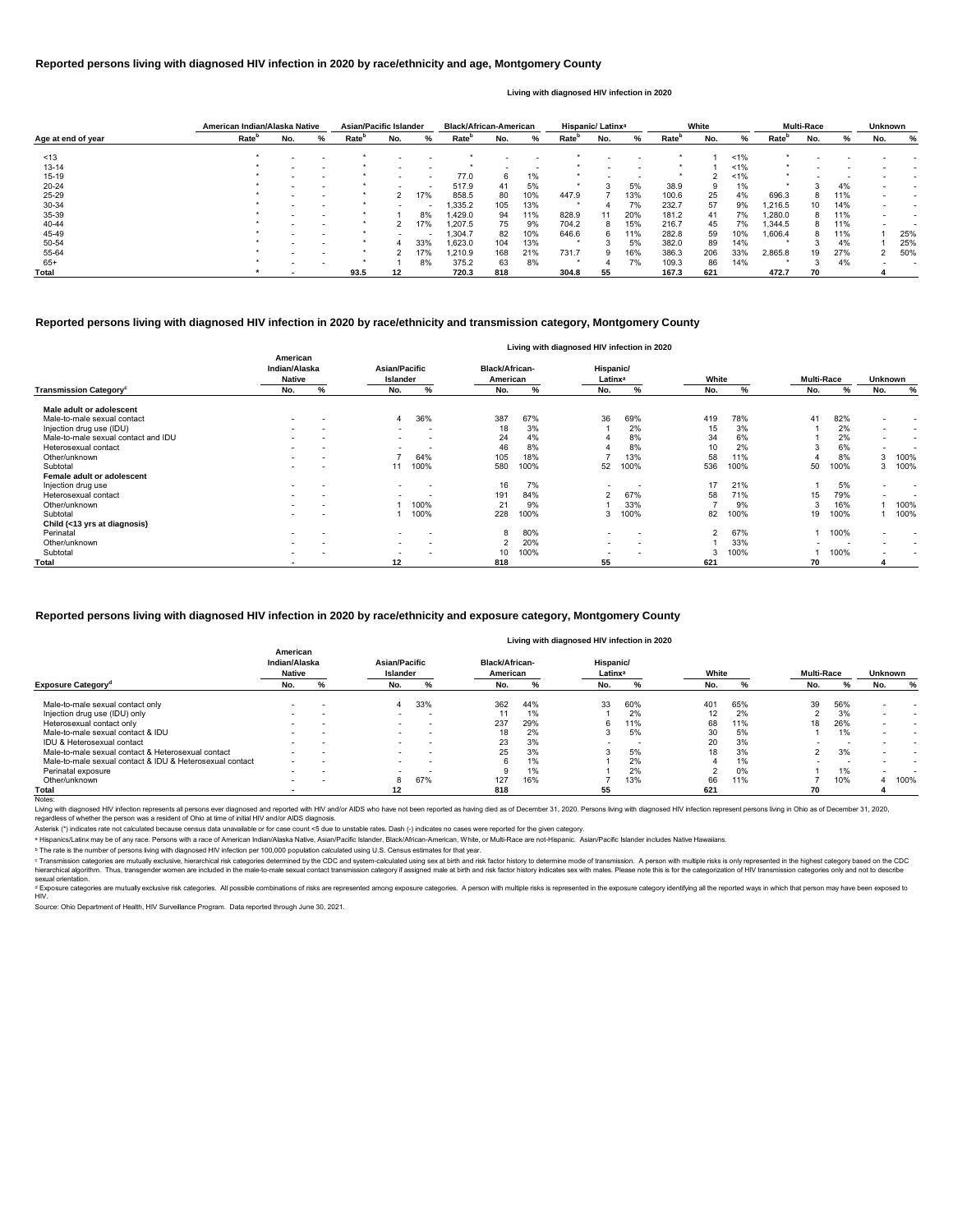## **Trends in reported persons living with diagnosed HIV infection by year of diagnosis and selected characteristics, Montgomery County, 2016-2020**

**Living with Diagnosed HIV Infection**

| Rate <sup>a</sup><br>Rate <sup>a</sup><br>Rate <sup>a</sup><br>Rate <sup>a</sup><br>%<br>Rate <sup>a</sup><br>%<br>%<br>No.<br><b>Characteristic</b><br>No.<br>No.<br>No.<br>No.<br>%<br>Sex at birth<br>1,131<br>79%<br>79%<br>,204<br>80%<br>1,250<br>79%<br>1,239<br>Males<br>441.8<br>1,178<br>469.6<br>484.1<br>459.8<br>488.6<br>109.4<br>301<br>21%<br>304<br>21%<br>309<br>20%<br>332<br>21%<br>123.7<br>341<br>Females<br>110.4<br>112.0<br>120.3<br>Age at end of year<br>$\ast$<br>$\overline{c}$<br>1%<br>$\star$<br>~13<br>$1\%$<br>$1\%$<br>1<br>-1<br>1<br>1%<br>1%<br>13-14<br>$\star$<br>$\star$<br>1%<br>1<br>-1<br>1<br>1<br>15-19<br>23.4<br>8<br>1%<br>23.5<br>1%<br>29.4<br>26.9<br>9<br>1%<br>24.2<br>8<br>8<br>10<br>1%<br>20-24<br>57<br>4%<br>74<br>5%<br>159.3<br>172.9<br>61<br>4%<br>176.9<br>62<br>4%<br>211.4<br>159.7<br>56<br>25-29<br>359.8<br>133<br>9%<br>366.0<br>138<br>9%<br>138<br>9%<br>134<br>8%<br>320.8<br>122<br>358.5<br>349.4<br>30-34<br>398.1<br>134<br>9%<br>139<br>9%<br>10%<br>11%<br>176<br>410.5<br>429.7<br>147<br>480.5<br>168<br>491.0<br>35-39<br>403.9<br>127<br>9%<br>440.1<br>10%<br>425.8<br>138<br>9%<br>455.4<br>9%<br>478.7<br>141<br>147<br>155<br>135<br>9%<br>9%<br>10%<br>465.9<br>40-44<br>467.9<br>467.4<br>132<br>516.8<br>146<br>525.5<br>151<br>10%<br>138<br>45-49<br>12%<br>11%<br>160<br>11%<br>10%<br>156<br>541.3<br>177<br>523.2<br>169<br>503.2<br>499.4<br>153<br>527.7<br>50-54<br>724.9<br>17%<br>694.7<br>15%<br>706.2<br>644.4<br>204<br>259<br>18%<br>722.9<br>250<br>231<br>228<br>14%<br>55-64<br>468.9<br>23%<br>23%<br>575.2<br>441.4<br>22%<br>339<br>488.2<br>351<br>518.3<br>371<br>23%<br>406<br>319<br>$65+$<br>88.0<br>81<br>6%<br>103<br>7%<br>128<br>8%<br>146<br>9%<br>109.9<br>133.9<br>149.8<br>158.9<br>157<br>Race/Ethnicity <sup>b</sup><br>$\star$<br>American Indian/Alaska Native<br>Asian/Pacific Islander<br>77.0<br>9<br>1%<br>98.2<br>12<br>1%<br>111.2<br>1%<br>96.1<br>12<br>1%<br>93.5<br>12<br>14<br>Black/African-American<br>746<br>52%<br>51%<br>51%<br>805<br>51%<br>668.7<br>675.3<br>757<br>684.0<br>768<br>715.0<br>720.3<br>818<br>308.5<br>46<br>3%<br>319.4<br>50<br>3%<br>334.1<br>55<br>4%<br>317.4<br>55<br>3%<br>304.8<br>55<br>Hispanic/Latinx<br>150.0<br>White<br>568<br>40%<br>158.9<br>599<br>40%<br>162.0<br>609<br>40%<br>169.3<br>633<br>40%<br>167.3<br>621<br>Multi-Race<br>4%<br>4%<br>4%<br>5%<br>446.8<br>59<br>446.1<br>60<br>455.5<br>63<br>515.4<br>73<br>472.7<br>70<br>1%<br>$< 1\%$<br>1%<br>1%<br>$\star$<br>$\star$<br>$\star$<br>Unknown<br>4<br>4<br>4<br>×<br>4<br>4<br>Race/Ethnicity <sup>b</sup> and Sex at birth<br>$\ast$<br>American Indian/Alaska Native Males<br>American Indian/Alaska Native Females<br>$\star$<br>9<br>1%<br>1%<br>1%<br>1%<br>Asian/Pacific Islander Males<br>164.7<br>195.1<br>221.8<br>13<br>188.6<br>11<br>180.9<br>11<br>11<br>$\star$<br>1%<br>$\star$<br>Asian/Pacific Islander Females<br>$1\%$<br>1%<br>-1<br>1<br>-1<br>1<br>536<br>37%<br>37%<br>548<br>36%<br>36%<br>583<br>1,032.5<br>546<br>1,053.2<br>1,106.2<br>577<br>Black/African-American Males<br>1,048.4<br>1,108.4<br>352.0<br>15%<br>14%<br>365.1<br>220<br>15%<br>377.4<br>228<br>14%<br>385.5<br>235<br><b>Black/African-American Females</b><br>210<br>351.6<br>211<br>548.2<br>42<br>3%<br>595.5<br>3%<br>630.1<br>4%<br>604.0<br>53<br>3%<br>572.0<br>52<br>Hispanic/Latino Males<br>48<br>53<br>2<br>$\star$<br>1%<br>$\overline{2}$<br>$< 1\%$<br>$\star$<br>1%<br>$\overline{2}$<br>$< 1\%$<br>3<br>Hispanic/Latina Females<br>4<br>$\star$<br>$^\star$<br>$^\star$<br><b>White Males</b><br>35%<br>36%<br>36%<br>271.3<br>499<br>287.5<br>527<br>553<br>35%<br>298.8<br>539<br>295.9<br>541<br>304.4<br><b>White Females</b><br>35.4<br>41.6<br>69<br>37.2<br>5%<br>35.2<br>4%<br>80<br>5%<br>43.0<br>5%<br>72<br>68<br>82<br>Multi-Race Males<br>657.0<br>42<br>3%<br>686.9<br>3%<br>3%<br>661.4<br>43<br>46<br>777.5<br>53<br>3%<br>708.7<br>51<br>Multi-Race Females<br>249.6<br>17<br>1%<br>$1\%$<br>1%<br>272.2<br>20<br>1%<br>244.6<br>17<br>238.3<br>17<br>249.6<br>19<br>$\star$<br>$\star$<br>$\star$<br>4<br>$\star$<br>$\overline{4}$<br>$\ast$<br>Unknown<br>$1\%$<br>4<br>$1\%$<br>4<br>$1\%$<br>$1\%$<br>4 |              |       | 2016  |  | 2017 |  | 2018 |       | 2019  |  |  | 2020 |         |  |
|------------------------------------------------------------------------------------------------------------------------------------------------------------------------------------------------------------------------------------------------------------------------------------------------------------------------------------------------------------------------------------------------------------------------------------------------------------------------------------------------------------------------------------------------------------------------------------------------------------------------------------------------------------------------------------------------------------------------------------------------------------------------------------------------------------------------------------------------------------------------------------------------------------------------------------------------------------------------------------------------------------------------------------------------------------------------------------------------------------------------------------------------------------------------------------------------------------------------------------------------------------------------------------------------------------------------------------------------------------------------------------------------------------------------------------------------------------------------------------------------------------------------------------------------------------------------------------------------------------------------------------------------------------------------------------------------------------------------------------------------------------------------------------------------------------------------------------------------------------------------------------------------------------------------------------------------------------------------------------------------------------------------------------------------------------------------------------------------------------------------------------------------------------------------------------------------------------------------------------------------------------------------------------------------------------------------------------------------------------------------------------------------------------------------------------------------------------------------------------------------------------------------------------------------------------------------------------------------------------------------------------------------------------------------------------------------------------------------------------------------------------------------------------------------------------------------------------------------------------------------------------------------------------------------------------------------------------------------------------------------------------------------------------------------------------------------------------------------------------------------------------------------------------------------------------------------------------------------------------------------------------------------------------------------------------------------------------------------------------------------------------------------------------------------------------------------------------------------------------------------------------------------------------------------------------------------------------------------------------------------------------------------------------------------------------------------------------------------------------------------------------------------------------------------------------------------------------------------------------------------------------------------------------------------------------------------------------------------------------------------------------------------------------------------------------------------------------------------------------------------------------------------------------------------------------------------------------------------------------------------------------------------------------------------|--------------|-------|-------|--|------|--|------|-------|-------|--|--|------|---------|--|
|                                                                                                                                                                                                                                                                                                                                                                                                                                                                                                                                                                                                                                                                                                                                                                                                                                                                                                                                                                                                                                                                                                                                                                                                                                                                                                                                                                                                                                                                                                                                                                                                                                                                                                                                                                                                                                                                                                                                                                                                                                                                                                                                                                                                                                                                                                                                                                                                                                                                                                                                                                                                                                                                                                                                                                                                                                                                                                                                                                                                                                                                                                                                                                                                                                                                                                                                                                                                                                                                                                                                                                                                                                                                                                                                                                                                                                                                                                                                                                                                                                                                                                                                                                                                                                                                                                |              |       |       |  |      |  |      |       |       |  |  |      | %       |  |
|                                                                                                                                                                                                                                                                                                                                                                                                                                                                                                                                                                                                                                                                                                                                                                                                                                                                                                                                                                                                                                                                                                                                                                                                                                                                                                                                                                                                                                                                                                                                                                                                                                                                                                                                                                                                                                                                                                                                                                                                                                                                                                                                                                                                                                                                                                                                                                                                                                                                                                                                                                                                                                                                                                                                                                                                                                                                                                                                                                                                                                                                                                                                                                                                                                                                                                                                                                                                                                                                                                                                                                                                                                                                                                                                                                                                                                                                                                                                                                                                                                                                                                                                                                                                                                                                                                |              |       |       |  |      |  |      |       |       |  |  |      |         |  |
|                                                                                                                                                                                                                                                                                                                                                                                                                                                                                                                                                                                                                                                                                                                                                                                                                                                                                                                                                                                                                                                                                                                                                                                                                                                                                                                                                                                                                                                                                                                                                                                                                                                                                                                                                                                                                                                                                                                                                                                                                                                                                                                                                                                                                                                                                                                                                                                                                                                                                                                                                                                                                                                                                                                                                                                                                                                                                                                                                                                                                                                                                                                                                                                                                                                                                                                                                                                                                                                                                                                                                                                                                                                                                                                                                                                                                                                                                                                                                                                                                                                                                                                                                                                                                                                                                                |              |       |       |  |      |  |      |       |       |  |  |      | 78%     |  |
|                                                                                                                                                                                                                                                                                                                                                                                                                                                                                                                                                                                                                                                                                                                                                                                                                                                                                                                                                                                                                                                                                                                                                                                                                                                                                                                                                                                                                                                                                                                                                                                                                                                                                                                                                                                                                                                                                                                                                                                                                                                                                                                                                                                                                                                                                                                                                                                                                                                                                                                                                                                                                                                                                                                                                                                                                                                                                                                                                                                                                                                                                                                                                                                                                                                                                                                                                                                                                                                                                                                                                                                                                                                                                                                                                                                                                                                                                                                                                                                                                                                                                                                                                                                                                                                                                                |              |       |       |  |      |  |      |       |       |  |  |      | 22%     |  |
|                                                                                                                                                                                                                                                                                                                                                                                                                                                                                                                                                                                                                                                                                                                                                                                                                                                                                                                                                                                                                                                                                                                                                                                                                                                                                                                                                                                                                                                                                                                                                                                                                                                                                                                                                                                                                                                                                                                                                                                                                                                                                                                                                                                                                                                                                                                                                                                                                                                                                                                                                                                                                                                                                                                                                                                                                                                                                                                                                                                                                                                                                                                                                                                                                                                                                                                                                                                                                                                                                                                                                                                                                                                                                                                                                                                                                                                                                                                                                                                                                                                                                                                                                                                                                                                                                                |              |       |       |  |      |  |      |       |       |  |  |      |         |  |
|                                                                                                                                                                                                                                                                                                                                                                                                                                                                                                                                                                                                                                                                                                                                                                                                                                                                                                                                                                                                                                                                                                                                                                                                                                                                                                                                                                                                                                                                                                                                                                                                                                                                                                                                                                                                                                                                                                                                                                                                                                                                                                                                                                                                                                                                                                                                                                                                                                                                                                                                                                                                                                                                                                                                                                                                                                                                                                                                                                                                                                                                                                                                                                                                                                                                                                                                                                                                                                                                                                                                                                                                                                                                                                                                                                                                                                                                                                                                                                                                                                                                                                                                                                                                                                                                                                |              |       |       |  |      |  |      |       |       |  |  |      | $1\%$   |  |
|                                                                                                                                                                                                                                                                                                                                                                                                                                                                                                                                                                                                                                                                                                                                                                                                                                                                                                                                                                                                                                                                                                                                                                                                                                                                                                                                                                                                                                                                                                                                                                                                                                                                                                                                                                                                                                                                                                                                                                                                                                                                                                                                                                                                                                                                                                                                                                                                                                                                                                                                                                                                                                                                                                                                                                                                                                                                                                                                                                                                                                                                                                                                                                                                                                                                                                                                                                                                                                                                                                                                                                                                                                                                                                                                                                                                                                                                                                                                                                                                                                                                                                                                                                                                                                                                                                |              |       |       |  |      |  |      |       |       |  |  |      | 1%      |  |
|                                                                                                                                                                                                                                                                                                                                                                                                                                                                                                                                                                                                                                                                                                                                                                                                                                                                                                                                                                                                                                                                                                                                                                                                                                                                                                                                                                                                                                                                                                                                                                                                                                                                                                                                                                                                                                                                                                                                                                                                                                                                                                                                                                                                                                                                                                                                                                                                                                                                                                                                                                                                                                                                                                                                                                                                                                                                                                                                                                                                                                                                                                                                                                                                                                                                                                                                                                                                                                                                                                                                                                                                                                                                                                                                                                                                                                                                                                                                                                                                                                                                                                                                                                                                                                                                                                |              |       |       |  |      |  |      |       |       |  |  |      | 1%      |  |
|                                                                                                                                                                                                                                                                                                                                                                                                                                                                                                                                                                                                                                                                                                                                                                                                                                                                                                                                                                                                                                                                                                                                                                                                                                                                                                                                                                                                                                                                                                                                                                                                                                                                                                                                                                                                                                                                                                                                                                                                                                                                                                                                                                                                                                                                                                                                                                                                                                                                                                                                                                                                                                                                                                                                                                                                                                                                                                                                                                                                                                                                                                                                                                                                                                                                                                                                                                                                                                                                                                                                                                                                                                                                                                                                                                                                                                                                                                                                                                                                                                                                                                                                                                                                                                                                                                |              |       |       |  |      |  |      |       |       |  |  |      | 4%      |  |
|                                                                                                                                                                                                                                                                                                                                                                                                                                                                                                                                                                                                                                                                                                                                                                                                                                                                                                                                                                                                                                                                                                                                                                                                                                                                                                                                                                                                                                                                                                                                                                                                                                                                                                                                                                                                                                                                                                                                                                                                                                                                                                                                                                                                                                                                                                                                                                                                                                                                                                                                                                                                                                                                                                                                                                                                                                                                                                                                                                                                                                                                                                                                                                                                                                                                                                                                                                                                                                                                                                                                                                                                                                                                                                                                                                                                                                                                                                                                                                                                                                                                                                                                                                                                                                                                                                |              |       |       |  |      |  |      |       |       |  |  |      | 8%      |  |
|                                                                                                                                                                                                                                                                                                                                                                                                                                                                                                                                                                                                                                                                                                                                                                                                                                                                                                                                                                                                                                                                                                                                                                                                                                                                                                                                                                                                                                                                                                                                                                                                                                                                                                                                                                                                                                                                                                                                                                                                                                                                                                                                                                                                                                                                                                                                                                                                                                                                                                                                                                                                                                                                                                                                                                                                                                                                                                                                                                                                                                                                                                                                                                                                                                                                                                                                                                                                                                                                                                                                                                                                                                                                                                                                                                                                                                                                                                                                                                                                                                                                                                                                                                                                                                                                                                |              |       |       |  |      |  |      |       |       |  |  |      | 11%     |  |
|                                                                                                                                                                                                                                                                                                                                                                                                                                                                                                                                                                                                                                                                                                                                                                                                                                                                                                                                                                                                                                                                                                                                                                                                                                                                                                                                                                                                                                                                                                                                                                                                                                                                                                                                                                                                                                                                                                                                                                                                                                                                                                                                                                                                                                                                                                                                                                                                                                                                                                                                                                                                                                                                                                                                                                                                                                                                                                                                                                                                                                                                                                                                                                                                                                                                                                                                                                                                                                                                                                                                                                                                                                                                                                                                                                                                                                                                                                                                                                                                                                                                                                                                                                                                                                                                                                |              |       |       |  |      |  |      |       |       |  |  |      | 10%     |  |
|                                                                                                                                                                                                                                                                                                                                                                                                                                                                                                                                                                                                                                                                                                                                                                                                                                                                                                                                                                                                                                                                                                                                                                                                                                                                                                                                                                                                                                                                                                                                                                                                                                                                                                                                                                                                                                                                                                                                                                                                                                                                                                                                                                                                                                                                                                                                                                                                                                                                                                                                                                                                                                                                                                                                                                                                                                                                                                                                                                                                                                                                                                                                                                                                                                                                                                                                                                                                                                                                                                                                                                                                                                                                                                                                                                                                                                                                                                                                                                                                                                                                                                                                                                                                                                                                                                |              |       |       |  |      |  |      |       |       |  |  |      | 9%      |  |
|                                                                                                                                                                                                                                                                                                                                                                                                                                                                                                                                                                                                                                                                                                                                                                                                                                                                                                                                                                                                                                                                                                                                                                                                                                                                                                                                                                                                                                                                                                                                                                                                                                                                                                                                                                                                                                                                                                                                                                                                                                                                                                                                                                                                                                                                                                                                                                                                                                                                                                                                                                                                                                                                                                                                                                                                                                                                                                                                                                                                                                                                                                                                                                                                                                                                                                                                                                                                                                                                                                                                                                                                                                                                                                                                                                                                                                                                                                                                                                                                                                                                                                                                                                                                                                                                                                |              |       |       |  |      |  |      |       |       |  |  |      | 10%     |  |
|                                                                                                                                                                                                                                                                                                                                                                                                                                                                                                                                                                                                                                                                                                                                                                                                                                                                                                                                                                                                                                                                                                                                                                                                                                                                                                                                                                                                                                                                                                                                                                                                                                                                                                                                                                                                                                                                                                                                                                                                                                                                                                                                                                                                                                                                                                                                                                                                                                                                                                                                                                                                                                                                                                                                                                                                                                                                                                                                                                                                                                                                                                                                                                                                                                                                                                                                                                                                                                                                                                                                                                                                                                                                                                                                                                                                                                                                                                                                                                                                                                                                                                                                                                                                                                                                                                |              |       |       |  |      |  |      |       |       |  |  |      | 13%     |  |
|                                                                                                                                                                                                                                                                                                                                                                                                                                                                                                                                                                                                                                                                                                                                                                                                                                                                                                                                                                                                                                                                                                                                                                                                                                                                                                                                                                                                                                                                                                                                                                                                                                                                                                                                                                                                                                                                                                                                                                                                                                                                                                                                                                                                                                                                                                                                                                                                                                                                                                                                                                                                                                                                                                                                                                                                                                                                                                                                                                                                                                                                                                                                                                                                                                                                                                                                                                                                                                                                                                                                                                                                                                                                                                                                                                                                                                                                                                                                                                                                                                                                                                                                                                                                                                                                                                |              |       |       |  |      |  |      |       |       |  |  |      | 26%     |  |
|                                                                                                                                                                                                                                                                                                                                                                                                                                                                                                                                                                                                                                                                                                                                                                                                                                                                                                                                                                                                                                                                                                                                                                                                                                                                                                                                                                                                                                                                                                                                                                                                                                                                                                                                                                                                                                                                                                                                                                                                                                                                                                                                                                                                                                                                                                                                                                                                                                                                                                                                                                                                                                                                                                                                                                                                                                                                                                                                                                                                                                                                                                                                                                                                                                                                                                                                                                                                                                                                                                                                                                                                                                                                                                                                                                                                                                                                                                                                                                                                                                                                                                                                                                                                                                                                                                |              |       |       |  |      |  |      |       |       |  |  |      | 10%     |  |
|                                                                                                                                                                                                                                                                                                                                                                                                                                                                                                                                                                                                                                                                                                                                                                                                                                                                                                                                                                                                                                                                                                                                                                                                                                                                                                                                                                                                                                                                                                                                                                                                                                                                                                                                                                                                                                                                                                                                                                                                                                                                                                                                                                                                                                                                                                                                                                                                                                                                                                                                                                                                                                                                                                                                                                                                                                                                                                                                                                                                                                                                                                                                                                                                                                                                                                                                                                                                                                                                                                                                                                                                                                                                                                                                                                                                                                                                                                                                                                                                                                                                                                                                                                                                                                                                                                |              |       |       |  |      |  |      |       |       |  |  |      |         |  |
|                                                                                                                                                                                                                                                                                                                                                                                                                                                                                                                                                                                                                                                                                                                                                                                                                                                                                                                                                                                                                                                                                                                                                                                                                                                                                                                                                                                                                                                                                                                                                                                                                                                                                                                                                                                                                                                                                                                                                                                                                                                                                                                                                                                                                                                                                                                                                                                                                                                                                                                                                                                                                                                                                                                                                                                                                                                                                                                                                                                                                                                                                                                                                                                                                                                                                                                                                                                                                                                                                                                                                                                                                                                                                                                                                                                                                                                                                                                                                                                                                                                                                                                                                                                                                                                                                                |              |       |       |  |      |  |      |       |       |  |  |      |         |  |
|                                                                                                                                                                                                                                                                                                                                                                                                                                                                                                                                                                                                                                                                                                                                                                                                                                                                                                                                                                                                                                                                                                                                                                                                                                                                                                                                                                                                                                                                                                                                                                                                                                                                                                                                                                                                                                                                                                                                                                                                                                                                                                                                                                                                                                                                                                                                                                                                                                                                                                                                                                                                                                                                                                                                                                                                                                                                                                                                                                                                                                                                                                                                                                                                                                                                                                                                                                                                                                                                                                                                                                                                                                                                                                                                                                                                                                                                                                                                                                                                                                                                                                                                                                                                                                                                                                |              |       |       |  |      |  |      |       |       |  |  |      | 1%      |  |
|                                                                                                                                                                                                                                                                                                                                                                                                                                                                                                                                                                                                                                                                                                                                                                                                                                                                                                                                                                                                                                                                                                                                                                                                                                                                                                                                                                                                                                                                                                                                                                                                                                                                                                                                                                                                                                                                                                                                                                                                                                                                                                                                                                                                                                                                                                                                                                                                                                                                                                                                                                                                                                                                                                                                                                                                                                                                                                                                                                                                                                                                                                                                                                                                                                                                                                                                                                                                                                                                                                                                                                                                                                                                                                                                                                                                                                                                                                                                                                                                                                                                                                                                                                                                                                                                                                |              |       |       |  |      |  |      |       |       |  |  |      | 52%     |  |
|                                                                                                                                                                                                                                                                                                                                                                                                                                                                                                                                                                                                                                                                                                                                                                                                                                                                                                                                                                                                                                                                                                                                                                                                                                                                                                                                                                                                                                                                                                                                                                                                                                                                                                                                                                                                                                                                                                                                                                                                                                                                                                                                                                                                                                                                                                                                                                                                                                                                                                                                                                                                                                                                                                                                                                                                                                                                                                                                                                                                                                                                                                                                                                                                                                                                                                                                                                                                                                                                                                                                                                                                                                                                                                                                                                                                                                                                                                                                                                                                                                                                                                                                                                                                                                                                                                |              |       |       |  |      |  |      |       |       |  |  |      | 3%      |  |
|                                                                                                                                                                                                                                                                                                                                                                                                                                                                                                                                                                                                                                                                                                                                                                                                                                                                                                                                                                                                                                                                                                                                                                                                                                                                                                                                                                                                                                                                                                                                                                                                                                                                                                                                                                                                                                                                                                                                                                                                                                                                                                                                                                                                                                                                                                                                                                                                                                                                                                                                                                                                                                                                                                                                                                                                                                                                                                                                                                                                                                                                                                                                                                                                                                                                                                                                                                                                                                                                                                                                                                                                                                                                                                                                                                                                                                                                                                                                                                                                                                                                                                                                                                                                                                                                                                |              |       |       |  |      |  |      |       |       |  |  |      | 39%     |  |
|                                                                                                                                                                                                                                                                                                                                                                                                                                                                                                                                                                                                                                                                                                                                                                                                                                                                                                                                                                                                                                                                                                                                                                                                                                                                                                                                                                                                                                                                                                                                                                                                                                                                                                                                                                                                                                                                                                                                                                                                                                                                                                                                                                                                                                                                                                                                                                                                                                                                                                                                                                                                                                                                                                                                                                                                                                                                                                                                                                                                                                                                                                                                                                                                                                                                                                                                                                                                                                                                                                                                                                                                                                                                                                                                                                                                                                                                                                                                                                                                                                                                                                                                                                                                                                                                                                |              |       |       |  |      |  |      |       |       |  |  |      | 4%      |  |
|                                                                                                                                                                                                                                                                                                                                                                                                                                                                                                                                                                                                                                                                                                                                                                                                                                                                                                                                                                                                                                                                                                                                                                                                                                                                                                                                                                                                                                                                                                                                                                                                                                                                                                                                                                                                                                                                                                                                                                                                                                                                                                                                                                                                                                                                                                                                                                                                                                                                                                                                                                                                                                                                                                                                                                                                                                                                                                                                                                                                                                                                                                                                                                                                                                                                                                                                                                                                                                                                                                                                                                                                                                                                                                                                                                                                                                                                                                                                                                                                                                                                                                                                                                                                                                                                                                |              |       |       |  |      |  |      |       |       |  |  |      | $< 1\%$ |  |
|                                                                                                                                                                                                                                                                                                                                                                                                                                                                                                                                                                                                                                                                                                                                                                                                                                                                                                                                                                                                                                                                                                                                                                                                                                                                                                                                                                                                                                                                                                                                                                                                                                                                                                                                                                                                                                                                                                                                                                                                                                                                                                                                                                                                                                                                                                                                                                                                                                                                                                                                                                                                                                                                                                                                                                                                                                                                                                                                                                                                                                                                                                                                                                                                                                                                                                                                                                                                                                                                                                                                                                                                                                                                                                                                                                                                                                                                                                                                                                                                                                                                                                                                                                                                                                                                                                |              |       |       |  |      |  |      |       |       |  |  |      |         |  |
|                                                                                                                                                                                                                                                                                                                                                                                                                                                                                                                                                                                                                                                                                                                                                                                                                                                                                                                                                                                                                                                                                                                                                                                                                                                                                                                                                                                                                                                                                                                                                                                                                                                                                                                                                                                                                                                                                                                                                                                                                                                                                                                                                                                                                                                                                                                                                                                                                                                                                                                                                                                                                                                                                                                                                                                                                                                                                                                                                                                                                                                                                                                                                                                                                                                                                                                                                                                                                                                                                                                                                                                                                                                                                                                                                                                                                                                                                                                                                                                                                                                                                                                                                                                                                                                                                                |              |       |       |  |      |  |      |       |       |  |  |      |         |  |
|                                                                                                                                                                                                                                                                                                                                                                                                                                                                                                                                                                                                                                                                                                                                                                                                                                                                                                                                                                                                                                                                                                                                                                                                                                                                                                                                                                                                                                                                                                                                                                                                                                                                                                                                                                                                                                                                                                                                                                                                                                                                                                                                                                                                                                                                                                                                                                                                                                                                                                                                                                                                                                                                                                                                                                                                                                                                                                                                                                                                                                                                                                                                                                                                                                                                                                                                                                                                                                                                                                                                                                                                                                                                                                                                                                                                                                                                                                                                                                                                                                                                                                                                                                                                                                                                                                |              |       |       |  |      |  |      |       |       |  |  |      |         |  |
|                                                                                                                                                                                                                                                                                                                                                                                                                                                                                                                                                                                                                                                                                                                                                                                                                                                                                                                                                                                                                                                                                                                                                                                                                                                                                                                                                                                                                                                                                                                                                                                                                                                                                                                                                                                                                                                                                                                                                                                                                                                                                                                                                                                                                                                                                                                                                                                                                                                                                                                                                                                                                                                                                                                                                                                                                                                                                                                                                                                                                                                                                                                                                                                                                                                                                                                                                                                                                                                                                                                                                                                                                                                                                                                                                                                                                                                                                                                                                                                                                                                                                                                                                                                                                                                                                                |              |       |       |  |      |  |      |       |       |  |  |      | 1%      |  |
|                                                                                                                                                                                                                                                                                                                                                                                                                                                                                                                                                                                                                                                                                                                                                                                                                                                                                                                                                                                                                                                                                                                                                                                                                                                                                                                                                                                                                                                                                                                                                                                                                                                                                                                                                                                                                                                                                                                                                                                                                                                                                                                                                                                                                                                                                                                                                                                                                                                                                                                                                                                                                                                                                                                                                                                                                                                                                                                                                                                                                                                                                                                                                                                                                                                                                                                                                                                                                                                                                                                                                                                                                                                                                                                                                                                                                                                                                                                                                                                                                                                                                                                                                                                                                                                                                                |              |       |       |  |      |  |      |       |       |  |  |      | 1%      |  |
|                                                                                                                                                                                                                                                                                                                                                                                                                                                                                                                                                                                                                                                                                                                                                                                                                                                                                                                                                                                                                                                                                                                                                                                                                                                                                                                                                                                                                                                                                                                                                                                                                                                                                                                                                                                                                                                                                                                                                                                                                                                                                                                                                                                                                                                                                                                                                                                                                                                                                                                                                                                                                                                                                                                                                                                                                                                                                                                                                                                                                                                                                                                                                                                                                                                                                                                                                                                                                                                                                                                                                                                                                                                                                                                                                                                                                                                                                                                                                                                                                                                                                                                                                                                                                                                                                                |              |       |       |  |      |  |      |       |       |  |  |      | 37%     |  |
|                                                                                                                                                                                                                                                                                                                                                                                                                                                                                                                                                                                                                                                                                                                                                                                                                                                                                                                                                                                                                                                                                                                                                                                                                                                                                                                                                                                                                                                                                                                                                                                                                                                                                                                                                                                                                                                                                                                                                                                                                                                                                                                                                                                                                                                                                                                                                                                                                                                                                                                                                                                                                                                                                                                                                                                                                                                                                                                                                                                                                                                                                                                                                                                                                                                                                                                                                                                                                                                                                                                                                                                                                                                                                                                                                                                                                                                                                                                                                                                                                                                                                                                                                                                                                                                                                                |              |       |       |  |      |  |      |       |       |  |  |      | 15%     |  |
|                                                                                                                                                                                                                                                                                                                                                                                                                                                                                                                                                                                                                                                                                                                                                                                                                                                                                                                                                                                                                                                                                                                                                                                                                                                                                                                                                                                                                                                                                                                                                                                                                                                                                                                                                                                                                                                                                                                                                                                                                                                                                                                                                                                                                                                                                                                                                                                                                                                                                                                                                                                                                                                                                                                                                                                                                                                                                                                                                                                                                                                                                                                                                                                                                                                                                                                                                                                                                                                                                                                                                                                                                                                                                                                                                                                                                                                                                                                                                                                                                                                                                                                                                                                                                                                                                                |              |       |       |  |      |  |      |       |       |  |  |      | 3%      |  |
|                                                                                                                                                                                                                                                                                                                                                                                                                                                                                                                                                                                                                                                                                                                                                                                                                                                                                                                                                                                                                                                                                                                                                                                                                                                                                                                                                                                                                                                                                                                                                                                                                                                                                                                                                                                                                                                                                                                                                                                                                                                                                                                                                                                                                                                                                                                                                                                                                                                                                                                                                                                                                                                                                                                                                                                                                                                                                                                                                                                                                                                                                                                                                                                                                                                                                                                                                                                                                                                                                                                                                                                                                                                                                                                                                                                                                                                                                                                                                                                                                                                                                                                                                                                                                                                                                                |              |       |       |  |      |  |      |       |       |  |  |      | $< 1\%$ |  |
|                                                                                                                                                                                                                                                                                                                                                                                                                                                                                                                                                                                                                                                                                                                                                                                                                                                                                                                                                                                                                                                                                                                                                                                                                                                                                                                                                                                                                                                                                                                                                                                                                                                                                                                                                                                                                                                                                                                                                                                                                                                                                                                                                                                                                                                                                                                                                                                                                                                                                                                                                                                                                                                                                                                                                                                                                                                                                                                                                                                                                                                                                                                                                                                                                                                                                                                                                                                                                                                                                                                                                                                                                                                                                                                                                                                                                                                                                                                                                                                                                                                                                                                                                                                                                                                                                                |              |       |       |  |      |  |      |       |       |  |  |      | 34%     |  |
|                                                                                                                                                                                                                                                                                                                                                                                                                                                                                                                                                                                                                                                                                                                                                                                                                                                                                                                                                                                                                                                                                                                                                                                                                                                                                                                                                                                                                                                                                                                                                                                                                                                                                                                                                                                                                                                                                                                                                                                                                                                                                                                                                                                                                                                                                                                                                                                                                                                                                                                                                                                                                                                                                                                                                                                                                                                                                                                                                                                                                                                                                                                                                                                                                                                                                                                                                                                                                                                                                                                                                                                                                                                                                                                                                                                                                                                                                                                                                                                                                                                                                                                                                                                                                                                                                                |              |       |       |  |      |  |      |       |       |  |  |      | 5%      |  |
|                                                                                                                                                                                                                                                                                                                                                                                                                                                                                                                                                                                                                                                                                                                                                                                                                                                                                                                                                                                                                                                                                                                                                                                                                                                                                                                                                                                                                                                                                                                                                                                                                                                                                                                                                                                                                                                                                                                                                                                                                                                                                                                                                                                                                                                                                                                                                                                                                                                                                                                                                                                                                                                                                                                                                                                                                                                                                                                                                                                                                                                                                                                                                                                                                                                                                                                                                                                                                                                                                                                                                                                                                                                                                                                                                                                                                                                                                                                                                                                                                                                                                                                                                                                                                                                                                                |              |       |       |  |      |  |      |       |       |  |  |      | 3%      |  |
|                                                                                                                                                                                                                                                                                                                                                                                                                                                                                                                                                                                                                                                                                                                                                                                                                                                                                                                                                                                                                                                                                                                                                                                                                                                                                                                                                                                                                                                                                                                                                                                                                                                                                                                                                                                                                                                                                                                                                                                                                                                                                                                                                                                                                                                                                                                                                                                                                                                                                                                                                                                                                                                                                                                                                                                                                                                                                                                                                                                                                                                                                                                                                                                                                                                                                                                                                                                                                                                                                                                                                                                                                                                                                                                                                                                                                                                                                                                                                                                                                                                                                                                                                                                                                                                                                                |              |       |       |  |      |  |      |       |       |  |  |      | 1%      |  |
|                                                                                                                                                                                                                                                                                                                                                                                                                                                                                                                                                                                                                                                                                                                                                                                                                                                                                                                                                                                                                                                                                                                                                                                                                                                                                                                                                                                                                                                                                                                                                                                                                                                                                                                                                                                                                                                                                                                                                                                                                                                                                                                                                                                                                                                                                                                                                                                                                                                                                                                                                                                                                                                                                                                                                                                                                                                                                                                                                                                                                                                                                                                                                                                                                                                                                                                                                                                                                                                                                                                                                                                                                                                                                                                                                                                                                                                                                                                                                                                                                                                                                                                                                                                                                                                                                                |              |       |       |  |      |  |      |       |       |  |  |      | $1\%$   |  |
| 297.2 1,580<br>278.8 1,482<br>284.2 1,513<br>Notes:                                                                                                                                                                                                                                                                                                                                                                                                                                                                                                                                                                                                                                                                                                                                                                                                                                                                                                                                                                                                                                                                                                                                                                                                                                                                                                                                                                                                                                                                                                                                                                                                                                                                                                                                                                                                                                                                                                                                                                                                                                                                                                                                                                                                                                                                                                                                                                                                                                                                                                                                                                                                                                                                                                                                                                                                                                                                                                                                                                                                                                                                                                                                                                                                                                                                                                                                                                                                                                                                                                                                                                                                                                                                                                                                                                                                                                                                                                                                                                                                                                                                                                                                                                                                                                            | <b>Total</b> | 269.6 | 1,432 |  |      |  |      | 297.5 | 1,582 |  |  |      |         |  |

Living with diagnosed HIV infection by year (2016-2020) represents all persons ever diagnosed and reported with HIV and/or AIDS who have not been reported as having died as of December 31 of the corresponding year. Persons living with diagnosed HIV infection represent persons living in Ohio as of December 31 of the corresponding year, regardless of whether the person was a resident of Ohio at time of initial HIV and/or AIDS diagnosis.

Asterisk (\*) indicates rate not calculated for case count <5 due to unstable rates. Dash (-) indicates no cases were reported for the given category.

<sup>a</sup> The rate is the number of persons living with diagnosed HIV infection per 100,000 population calculated using U.S. Census estimates for that year.

ᵇ Hispanics/Latinx may be of any race. Persons with a race of American Indian/Alaska Native, Asian/Pacific Islander, Black/African-American, White, or Multi-Race are not-Hispanic. Asian/Pacific Islander includes Native Hawaiians.